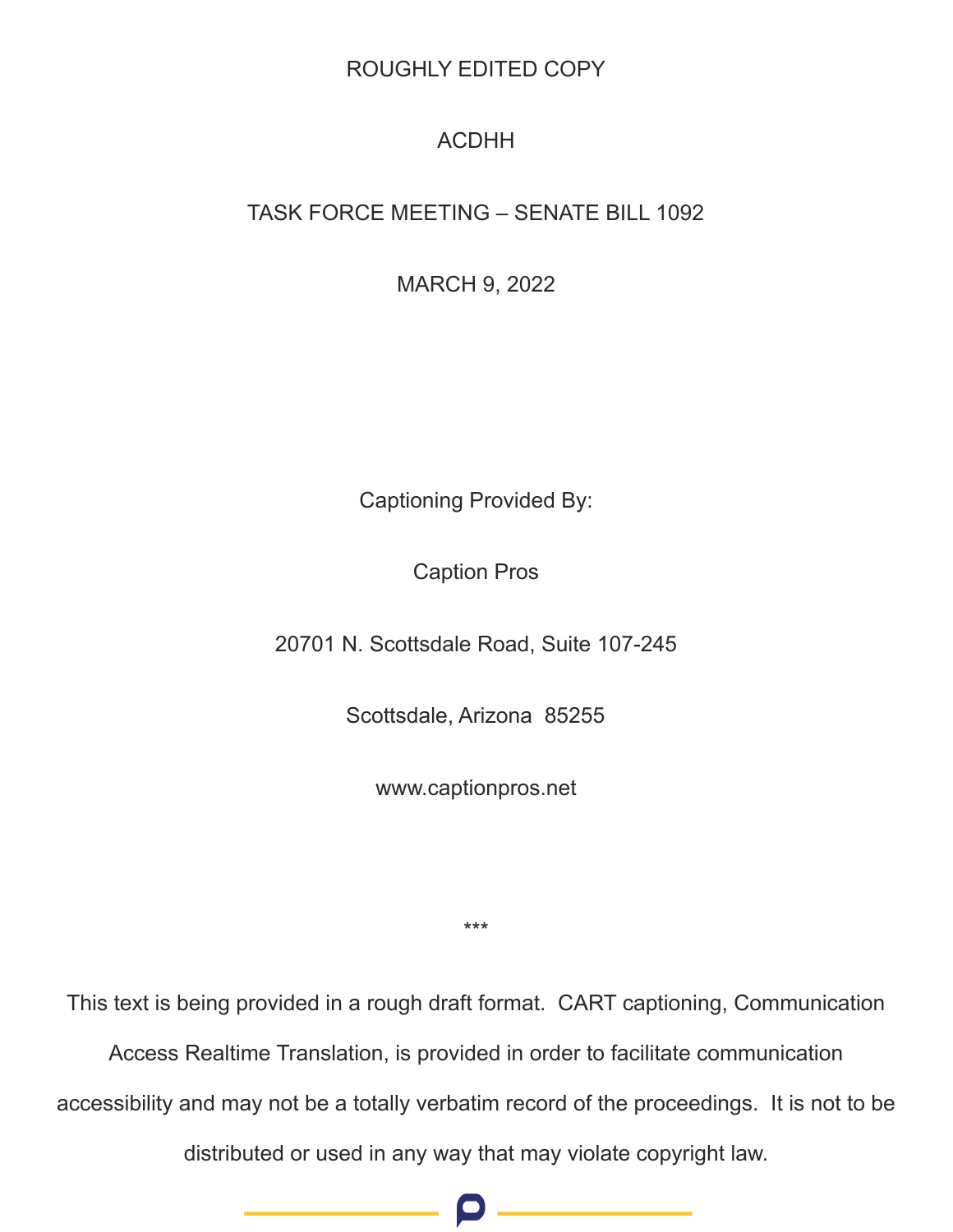>> TAWNY HOLMES HLIBOK: We are having some streaming issues. Some might not be able to see me sign. So just make sure that we can -- all right. Turn off our videos. So, we're going to go ahead and shut off the PowerPoint at this time so that we can get started.

So with the PowerPoint on, it only allows one video to be on screen, so if the other Deaf participants will only be able to see the interpreter, they won't be able to see me signing. So I need the interpreter to turn off the video, but if a hearing person comes on, then I will have the interpreter turn their video back on. Got it. I'll turn it off.

Okay, that's an example of communication facilitation. Working through some issues, some technical issues involved as well. So, that's what Deaf people go through every day with technology that is designed for hearing people.

So, Zoom is really designed to focus on voice, auditory things, and Deaf people have to come up with creative ways to bypass that design, and turning off videos and working with -- I know we love to see our videos and see our interpreters on screen, but Zoom technology does not work out for us, so hopefully one day, that will work out.

So anyway, it's nice that we do have options, so here we are.

>> JEREMY McCOWN: Good morning, this is Jeremy. Okay, we have not started streaming yet. I've been waiting for everybody to get here and whatever the plan is. So it says that we're streaming, but I have not actually pressed the "live" button on YouTube. So I wanted to make sure everybody was set, and what we were going to do with the interpreters.

So if Tawny is going to be signing most of the time until somebody hearing comes, then I will need to spotlight that interpreter. So if that can be communicated like we normally do, say interpreter flip, and I'll go ahead and add a spotlight right now for Tawny.

And then, Tawny, just let me know whenever you want to go live.

>> TAWNY HOLMES HLIBOK: Sure. I will do that, Jeremy. Thank you. Thank you for your -- the awesome support from the technical department. I appreciate that.

>> JEREMY McCOWN: No problem. You're welcome.

>> TAWNY HOLMES HLIBOK: All right. So I guess I'll wait until we are streaming to make sure that we are -- everything is public through ACDHH website, so we're going to wait until Jeremy confirms that we are actually live streaming.

>> JEREMY McCOWN: That's what I was saying. You just tell me whenever you're ready to go, and then I will do a countdown from five. So are you ready? Okay, here we go.

>> TAWNY HOLMES HLIBOK: I am ready.

>> JEREMY McCOWN: Five, four, three, two, one. Go.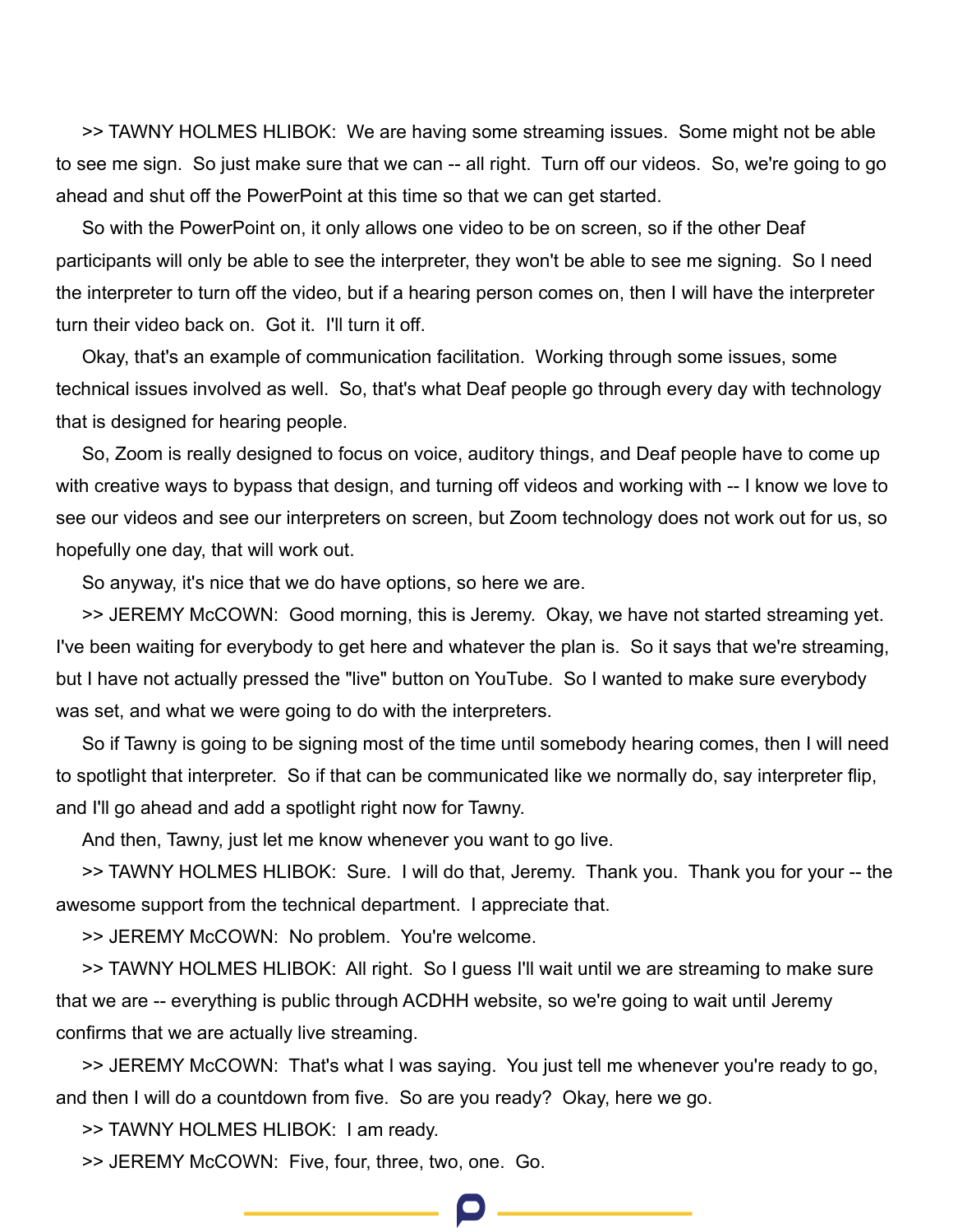>> TAWNY HOLMES HLIBOK: All right. We're ready. Okay. Hello. Welcome, everyone, to our second task force meeting. And we're going to be focusing on language acquisition of Deaf, Hard of Hearing, and DeafBlind children in the state of Arizona.

So the task force meeting is being facilitated by ACDHH under the state of Arizona law. It is a wonderful group of people here with a variety of backgrounds, various agencies, also community members, and we have a great first task force meeting -- last month, rather, we had a great task force meeting last month and now we're on our second meeting, so we've got to go through a few ground rules and expectations, review, why we're doing our task force, et cetera, and then we'll dive into our subcommittee reports and share all that information and work together for the success of our task force meeting.

Just giving you guys a second to look at these ground rules. So this is just to ensure access, that everyone can have access and fully participate in the meeting. So, we want to review these rules. If you have a comment or a question, you can raise your hand. We will have opportunities for sure to collect the information from everyone to review everything. We'll have plenty of time for our discussion today.

The meeting is scheduled from 10:00 to noon Arizona time, but we might finish a little bit earlier. If we finish with our agenda. We'll see how it goes.

So I want to make sure, Jeremy, we are -- our live stream is recording and we're all set? We're on the record now?

>> JEREMY McCOWN: Yes.

>> TAWNY HOLMES HLIBOK: Okay, excellent, thank you. As a reminder, we do have captions available. It's live captioning, it actually says live transcript, but you see the closed captioning logo. You can open that up and you'll be able to get a transcript or captioning. We also have ASL interpreters for those who need access to visual language, or we can have -- and they're also providing a translation into English.

So, when you raise your hand, we will ask you to turn on your camera at that point, and need to turn off the PowerPoint to make sure that everyone can communicate easily.

Okay, so just to review, this is regarding SB 1092. The goal is to establish a task force with diverse community members and partner with various agencies to see how we can do -- establish a language assessment process for Deaf children in Arizona. So, it's going to be due in June. That's our timeline, it's coming up.

This is the agenda for today. So just reviewing our timelines, and then we'll have an opportunity to check in with the subcommittees and get updates of all of the subcommittee information, see what we've got from all of our community and other subcommittee representatives, and our subcommittees are going to report in and talk about who their facilitators are, talk about what their roles are, talk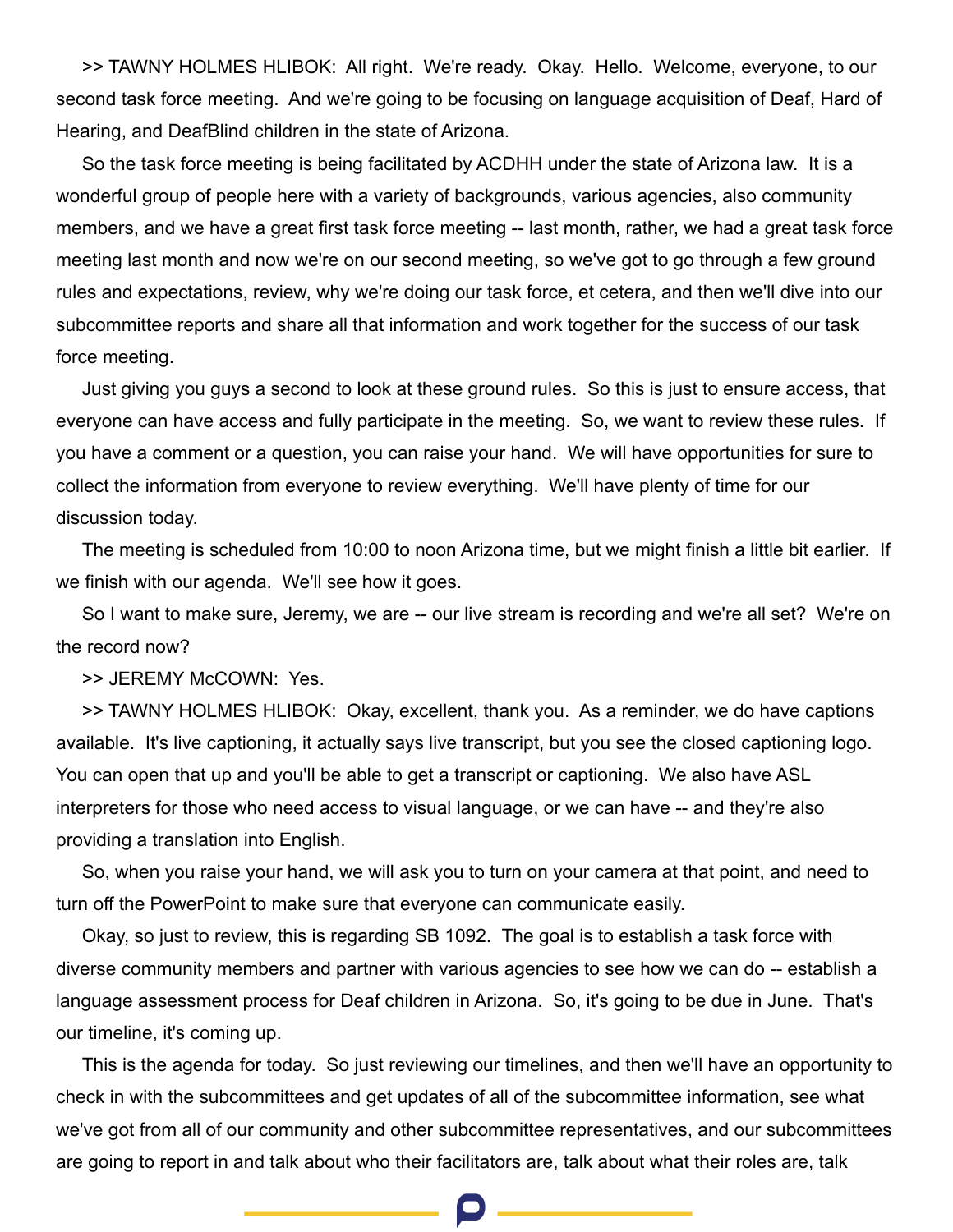about what goals they have for their next meetings, and hopefully we can get a better picture of what every subcommittee is up to.

And we're going to -- after we do our subcommittee check-ins, then we are going to have an open forum for everyone to talk about the different things that subcommittees brought up, talk about sharing resources, or talk about how each other's subcommittee's information can support goals of the others. If you have any questions or concerns, we can use that time during the open forum to talk about those.

All right. So, we're going to -- I'm going to show you the timeline next. So, during the subcommittees, we have -- these are the subcommittees that we have, rather. I froze. Okay, it looks better. Sorry, my video froze.

So these are the three subcommittees that we have. Demographics & data, systematic connections, and assessments and review. So, we are going to encourage the subcommittees to meet once a month between the task force meetings, so the goal is for the subcommittees to collect information, develop that information that can benefit the whole group, the whole task force, and make recommendations.

So this is the timeline. January, ACDHH worked pretty hard figuring out who should be on the task force and inviting the people that we need to have here, and ACDHH staff started talking about making sure, you know, we got all of our invitations and everything was ready, so February we had the first task force meeting, and now here we are with the second meeting. So this is what we're doing on our timeline.

We have some of the drafts of information, so that we could start filling in information from subcommittee discussions. For the next task force. And each one, we'll dive a little bit deeper with what is found.

So we're trying to -- we're going to be developing this agenda with feedback from the subcommittees, and with the discussions during the form, finalize that, and make recommendations. Once we're finished, we will make recommendations to the state.

And we're going to switch interpreters to Beth.

I'll let you take a look at each of these that the subcommittees will be working on. And interests, things that people are motivated to research more. You'll see members of each task force listed here. And where they're from and their knowledge background.

You can see we have several people who are represented here in different agencies. A lot of people are involved in Deaf education in the state of Arizona. Wow, it's just really great to see all of us come together, share our considerations, our thoughts, our wisdom, and advice. Really help people providing family perspectives.

It's very important to recognize all the cultural agencies that are involved here as well, the diverse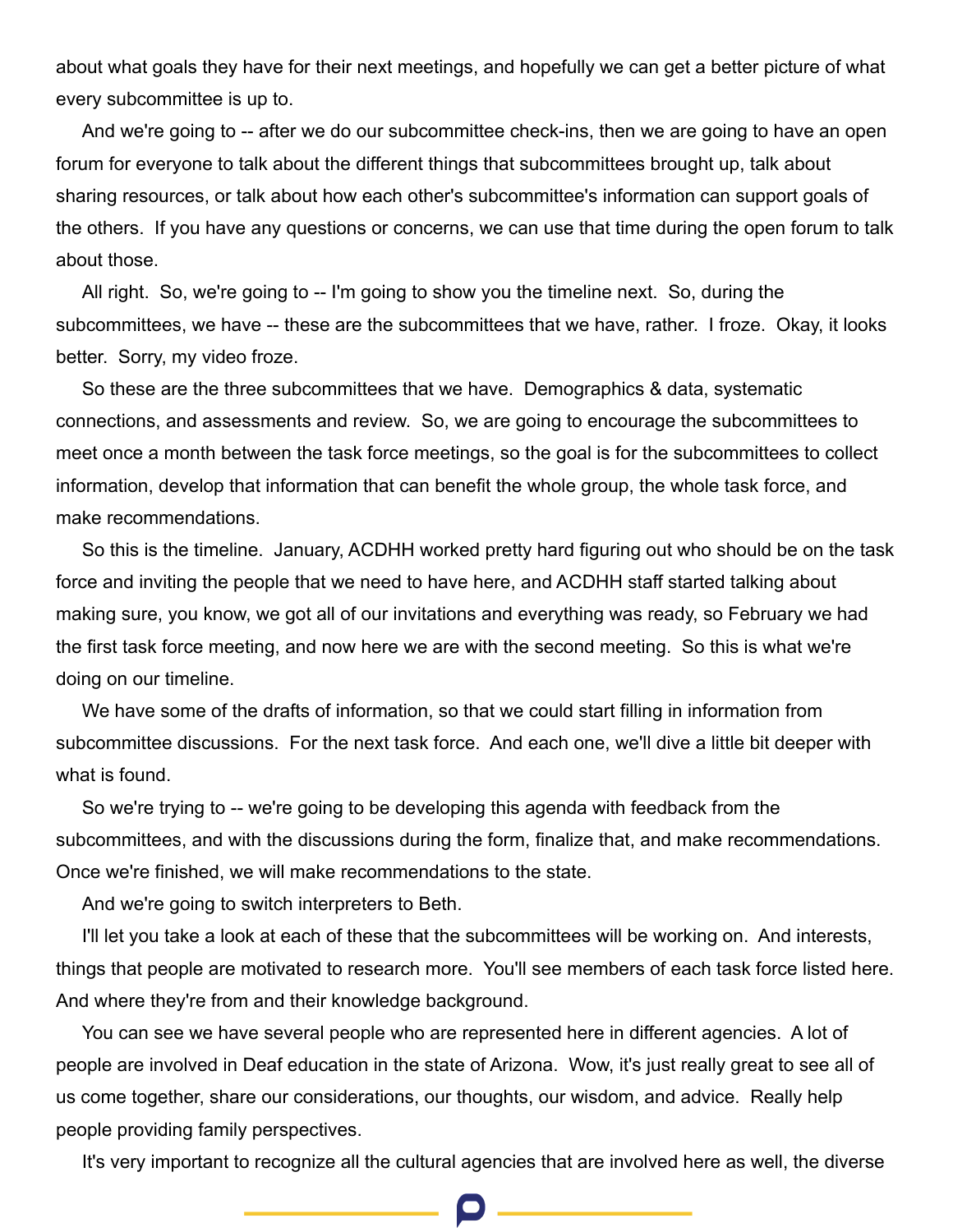population that we have here in the state of Arizona. It's very nice to see underrepresented communities represented here. And I think it's just important to keep in mind family backgrounds and people that we serve here in the state of Arizona.

So we wanted to just make sure that we divided these subcommittees into different groups to make sure everybody is represented equally here, and I know that there is a lot of heart here with the people that are involved in the subcommittees, and there will be a lot of brainstorming, and that will be very helpful to have the entire task force.

So we'll go ahead and do the subcommittee check-ins right now, since we've already been through the PowerPoints. And we can copy any questions into the chats. I can go ahead and take the PowerPoints down once the subcommittee starts, we'll do the assessments and review first, then data and demographics, and then we'll do the systematic connections.

So we'll go ahead with those subcommittee check-ins, and we'll see what's happened. If there are any questions that are copied in the chat, I'm hoping that someone will take notes and we can have those to work from later on.

>> CAROLINE OGLESBY: Hi. My name is Caroline Oglesby. Our note takers are -- well, we've identified Christy and Jennifer as note takers. So I wanted to give an overview in regards --

>> Tawny was just setting up everything here. Okay, go ahead.

>> CAROLINE OGLESBY: I'll start over.

Hi. I'm Caroline Oglesby. I'm with Arizona Early Intervention Program. I am in the assessment review subcommittee. I'm the facilitator, and we have identified Christy and Jennifer as our note takers for this subcommittee. We met for our first time yesterday, and in the interest of this committee, we're going to be focusing on assessment use for children who are Deaf and Hard of Hearing, and looking at all of the different assessments that are used for the 0 to 3 population with AzEIP, 3-5 the special needs preschool, and K-12. So that's our task in regards to looking at the assessment tools, looking at if they're standardized, how are they administered to children in this population.

And then also, if there are any suggestions or recommendations about the assessment tools that are used, what that would look like, and planning on if there is any additional training or support that's needed and guidance for the programs that are using any particular tools or other tools that we would suggest.

And we are scheduled to meet monthly. Our next meeting will be March 23rd from 3:00 to 4:30 p.m.

Any questions for the larger group? Thank you.

>> TAWNY HOLMES HLIBOK: So now the data and demographics subcommittee. Thank you, Caroline.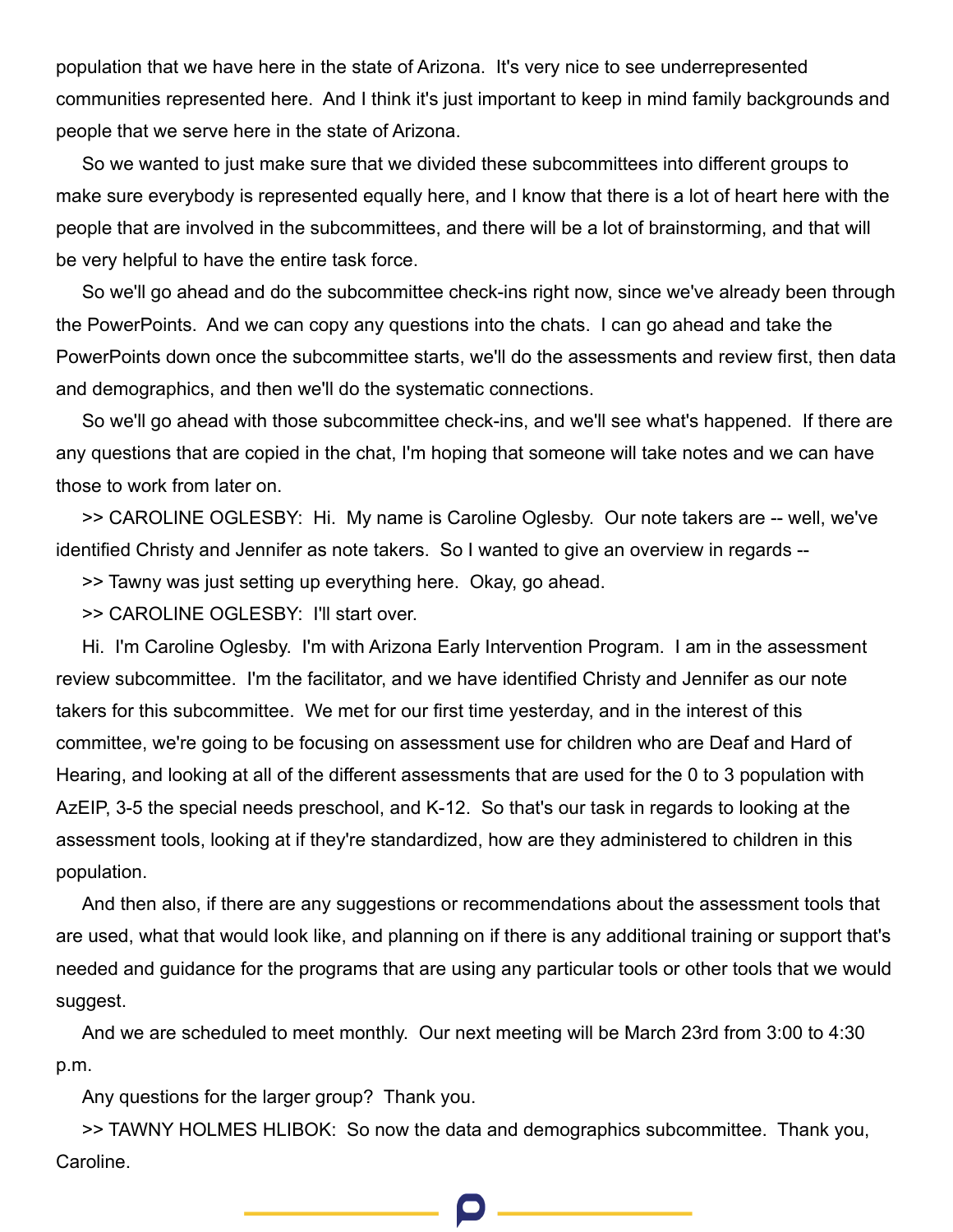>> KENDRA BENEDICT: Hi, everybody. I'm Kendra Benedict. As of an hour ago, I'm the facilitator of the data and demographics subcommittee. And Fran Altmaier, as of an hour ago, has been voluntold to be the note taker. We met an hour ago. Fran, myself, Suzie Perry, from the Department of Ed, and Jesus Marquez, parent advocate, we met to briefly talk about what types of data we need to be gathering, where we can go to find that data.

We talked about the need to know more about what everybody in the subcommittee and task force does, so we know what our in-house resources are to find that data.

Tawny, that slide you just shared was very helpful, that will help us to that end in identifying who we can go to for additional information.

We talked about the need to really narrow in on our focus, because this topic could literally lend itself to a dissertation, and so we need to be really clear on what population it is that we are looking at.

I also brought up the fact that, you know, in this field, we tend to focus very narrowly on children who are Deaf or Hard of Hearing without additional disabilities and who are progressing not at a rate that we would hope because they've had language deprivation. And in doing that, we are leaving out a huge chunk of the population of Deaf and Hard of Hearing children with severe medical needs or other disabilities.

With that said, again, it's important to narrow in on what it is that we're doing here, but I think we would be doing the field a disservice if we did not at least recognize that group who may be communicating in other ways, using augmentative communication, assistive technology. We have to at least make recognition that that group is there and needs research as well.

I just don't want to proceed without even acknowledging that. But that might be out of the scope of this task force. I understand that.

And so we are just, for starters, starting a Google Doc to share all of our questions so we can categorize them, narrow down, and then start to reach out to have our questions answered. Between Fran having access to the Department of Health information, newborn hearing screening, myself, and Suzie with ADE, and Jesus as a parent advocate, knowing many different organizations around the state, we feel that with our network, we can gather a lot of this information.

But we recognize that a lot of the data that we may be collecting isn't the quality of data, say, that you would be publishing somewhere. There are gaps in the data that we will be collecting. We already know that. Even Suzie shared some information about data that they have from the department of ed and the number of preschool children exiting preschool, going to kindergarten, identified as Deaf or Hard of Hearing, and we all immediately identified that those numbers were way off. She only had -- I think 35 kids last year going to kindergarten, and I can say that from PDSD alone, we had 20.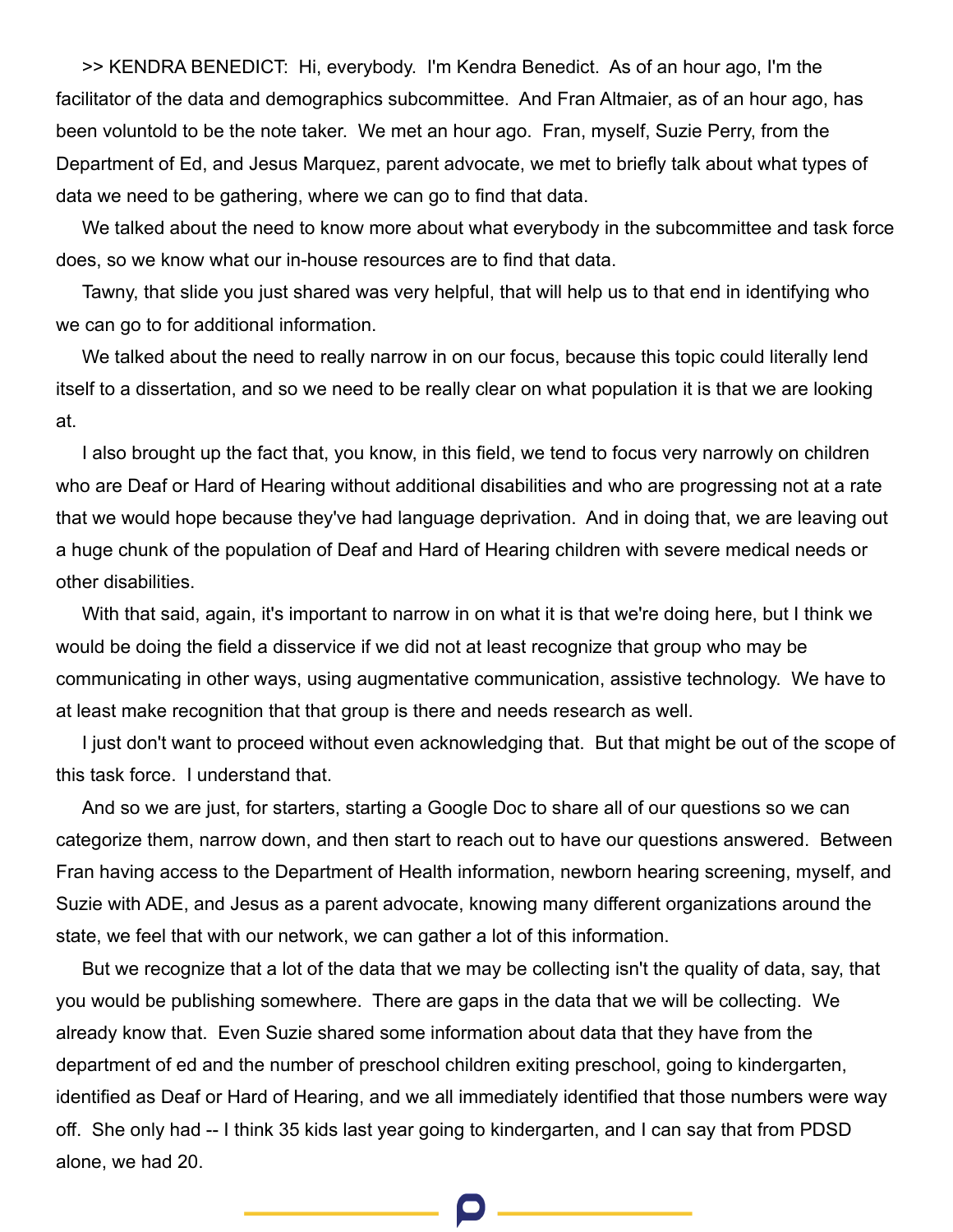But we recognize that's why we're all here. We're here to identify where these gaps in our data collection exist and how we can go about making that data better.

Fran, anything I missed? Does that sum it up?

>> FRAN ALTMAIER: Yeah, I think you've got it. Thank you.

>> KENDRA BENEDICT: Thanks, everyone. If you have any questions, please feel free.

>> TAWNY HOLMES HLIBOK: Great. This is Tawny. Great. Thank you for sharing the information. It seems like you met just an hour ago. That's great. Good work.

I'm curious if anybody has any questions for the larger group. Okay, I guess not. So, we'll go on to the third subcommittee, the Systematic Connections.

>> MOLLIE HARDING: Hello. I'm going to be serving as the facilitator for the Systematic Connections subcommittee. We also met yesterday for the first time, and we spent our time discussing all of the agencies, all of the professionals, and the roles that those agencies and professionals serve when it comes to diagnosing hearing loss, and making referrals, and connecting families with the services that they need.

So really, we spent the time gathering information, sharing resources, and sort of educating each other about what the Part C process looks like, and we briefly began to talk about how families and students are connected with resources under Part B.

So, I have some questions just about the subcommittees in general. I'm wondering if we are just supposed to be gathering information, or if we're supposed to be working on any sort of deliverables. You know, as a facilitator, I want to make sure I'm doing my job, so I want to make sure we're working on all the necessary things.

>> TAWNY HOLMES HLIBOK: This is Tawny. I'm taking notes here. Great. Okay, hold on. The interpreter needs Tawny to be a little bit bigger.

Okay, so that's a really good question, Mollie. Yes, I would agree that we do need to have a picture of what the deliverables might be. And for your committee, I would like to see a roadmap. Like, where we see -- where we have newborn babies that are Deaf identified until later, and their journey through the system, like, until they're 21 years old, right? Because they're still in the educational system at that age.

So that's what my hopes are for your subcommittee. I'm hoping that gives you a little bit of an idea of what to play around with. Oh, okay. I've noticed Jesus's comments that the screens are small. So if you could change the video up in the right, gallery view will be so small, but if you can do -- under the view, just go into speaker and then maybe you can see the picture.

On each person's thumbnail, they have three dots and you can do "hide video participants" if that maybe helps. Or you could pin me. So you can do that by clicking on the three dots on each thumbnail of the person.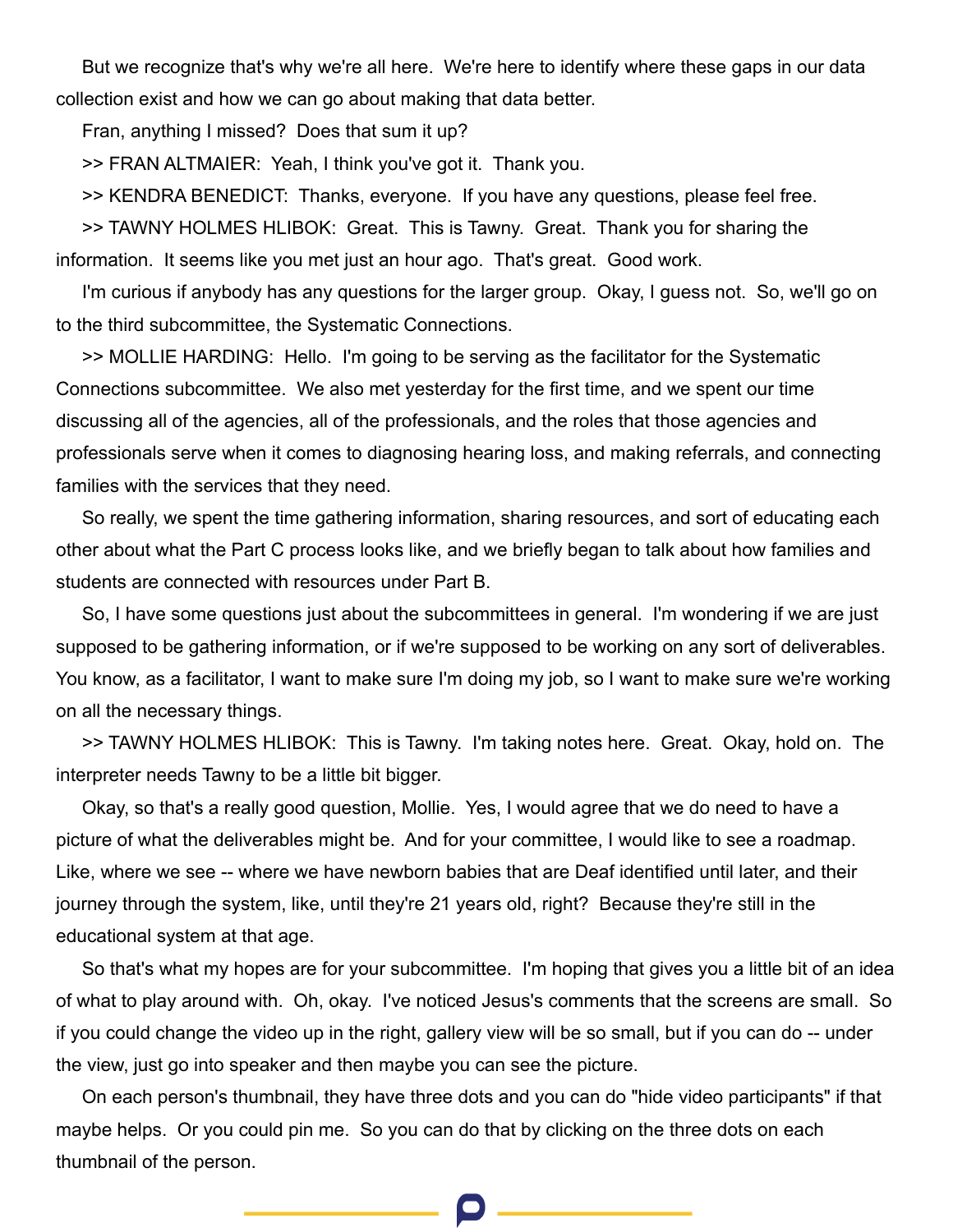>> INTERPRETER: We're going to switch interpreters now.

>> TAWNY HOLMES HLIBOK: Okay. Let's see. It's in the corner. Maybe that would help. Did that help? You can go to -- if you see the three -- you should see three videos, me, Mollie, and the interpreter, Windy. Do you see the three of us? And if you see the other ones, on any one that has a video going on, you can click the three dots in the corner and you should see a menu, and then there's one that says "hide non-video participants," and hopefully the tech team can talk with you in chat to help you with that. Because it is important to have it accessible, for sure.

Okay. So we're going to continue our video check-in and make sure people can see the interpreter -- everyone can see everyone. Okay, Mollie, did you have an idea -- so the roadmap, the players -- the state players and the process, including possibly alternative paths as well. So, for example, Deaf children referred to specific agencies and other systems.

>> MOLLIE HARDING: That gives me a better idea of what to be working on. Thank you so much.

>> TAWNY HOLMES HLIBOK: Absolutely, you're welcome.

Okay. So, now the other two committees, if we can. We're going to go ahead and do a description. As Mollie brought up, before we go into the forum, that's a perfect segue. So for the assessment review committee, we hopefully, for the list of assessments, what the purpose of those are, focusing on language acquisition. Remember, Deaf and Hard of Hearing kids, it's a good idea to focus on assessment, language assessments for Deaf and Hard of Hearing children, narrowing it down only to that, because we're wanting to look at current ones that are used in the state. The pros and cons of those and what other assessments we would hope to see as a group, as a subcommittee, we would hope to see more people in the state using and then collecting data on that.

So maybe, for example, assessment that has been being used so far, maybe it's out-of-date or aged, and we might want to see a new assessment take its place, but we would need to see training happen, or resources, or funding, if those need to be purchased. We can identify the assessments that are currently being used, the pros and cons, and what assessments we would like to see being used more or be introduced, and the process of collecting literacy -- language acquisition data.

So if that is -- if that links up with what the committees can do... hopefully.

Caroline, did you have any questions about that?

>> CAROLINE OGLESBY: No, I don't.

>> TAWNY HOLMES HLIBOK: Okay, great. Thank you.

So for data and objectives, I think we want to identify what data we currently have -- sorry, data and demographics, identify what data we currently have. We want to look at maybe raw numbers. We want to see what information, what other information we do have out there, what assessment scores we have, for example, for -- do we have scores for individual Deaf and Hard of Hearing kids,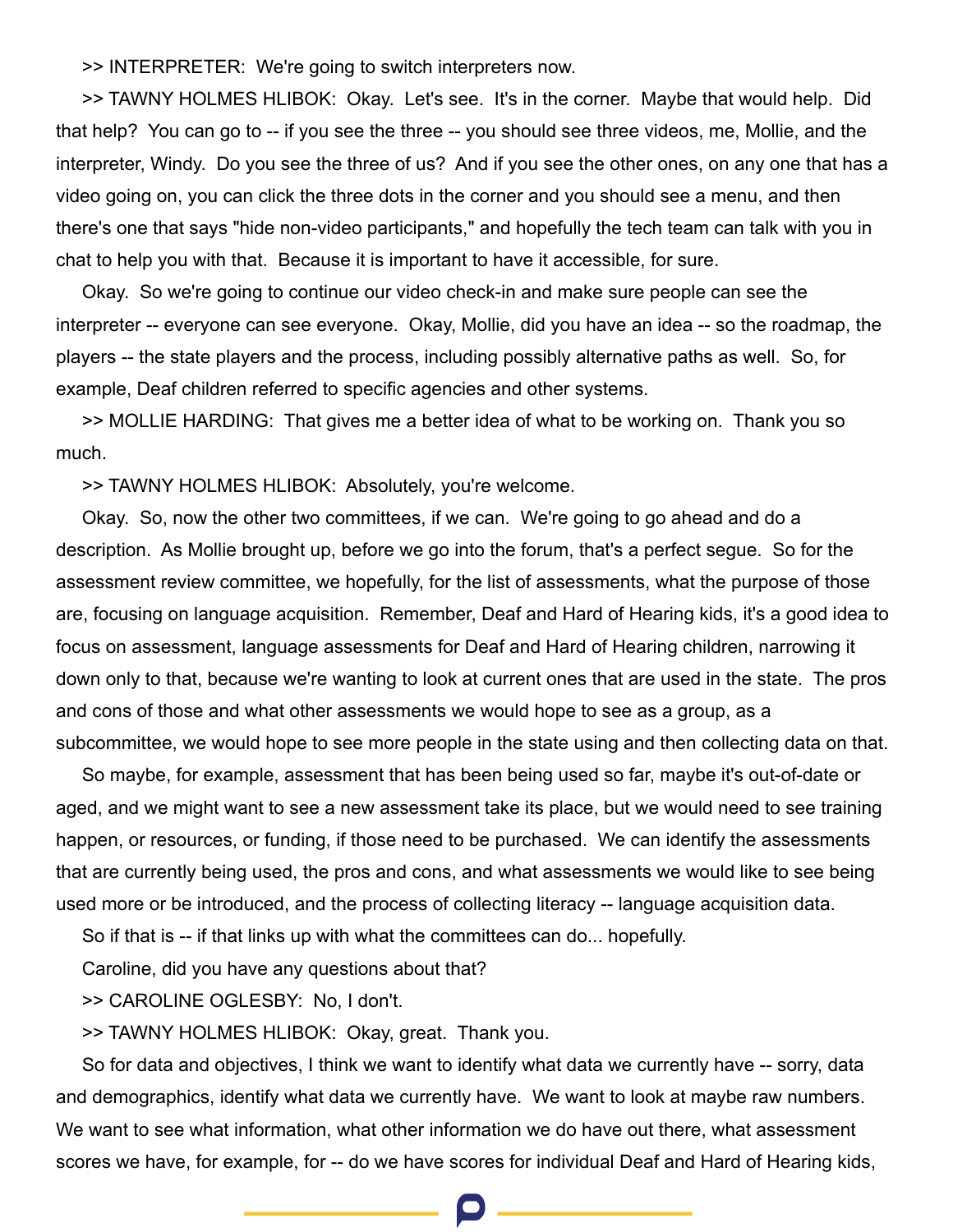do we know family demographics? Do we know locations, school programs that are being used? Do we know -- right. Recording is going to be a challenge. Sometimes it's -- there will be good information, but it's not enough to help. And sometimes it's not. Sometimes it's too much data. Sometimes it's not enough. But too much data is not a bad thing. But we'll see -- we would like to see a summary of the data that we currently have and maybe identify what data is still needed and what gaps we have, like was mentioned, there are gaps.

Mentioning that in your deliverable next time we meet on the task force, we can review the process in that deliverable.

Okay. Kendra, do you have anything to mention regarding that?

>> KENDRA BENEDICT: Nope, all good.

>> TAWNY HOLMES HLIBOK: Okay, great.

Now we'll go on to the open forum. Any questions or thoughts or things we want to share in the open forum? Hang on, I just realized I need to fix my video. Give me a few seconds to change the video. I have to leave Zoom and come back. I have a black screen. I'm not able to see myself on my screen. So I only see myself on the iPad on a separate device. So give me a few minutes, 20, 30 seconds. I'll be right back.

Okay. Looks better now. I'm going to get the PowerPoint started.

So, any question or topic we feel we want to know will help support the work of the task force or the goals of the subcommittees, we can talk about. This is kind of just a draft that I came up with, but if there's new information -- some of the subcommittees talked about some new information, like gaps in data. The 35 kids identified, which you've already mentioned, that's a discrepancy with what you already have, what you already know. So that's a great point to discuss here.

So I want to clarify something. It says 35 -- it says -- it shows 35 Deaf students, but one Deaf school has 20 registered. So that obviously is a discrepancy. 35 out of -- 30 out of 35 kids don't go to one Deaf school, that's not possible. So obviously, you know, in the state of Arizona, obviously that's a discrepancy, so we're going to need to dial in on that, and that's one data point to figure out.

Sorry, that's not what I said. The interpreter misunderstood me.

30 kids going to one school, there can't be 30 out of 35 kids going to one school. That's not possible. Obviously, there are more than that who are preschool aged. Thank you. That is a better translation. Thank you.

So, looking this over, we can talk in the open forum. We can close the PowerPoint, and whoever wants to raise their hand and start a discussion about what we've seen so far, what we've talked about so far. If we want the hear from other committees, maybe other committees can give some feedback on what your committee talked about.

I do see a question in chat.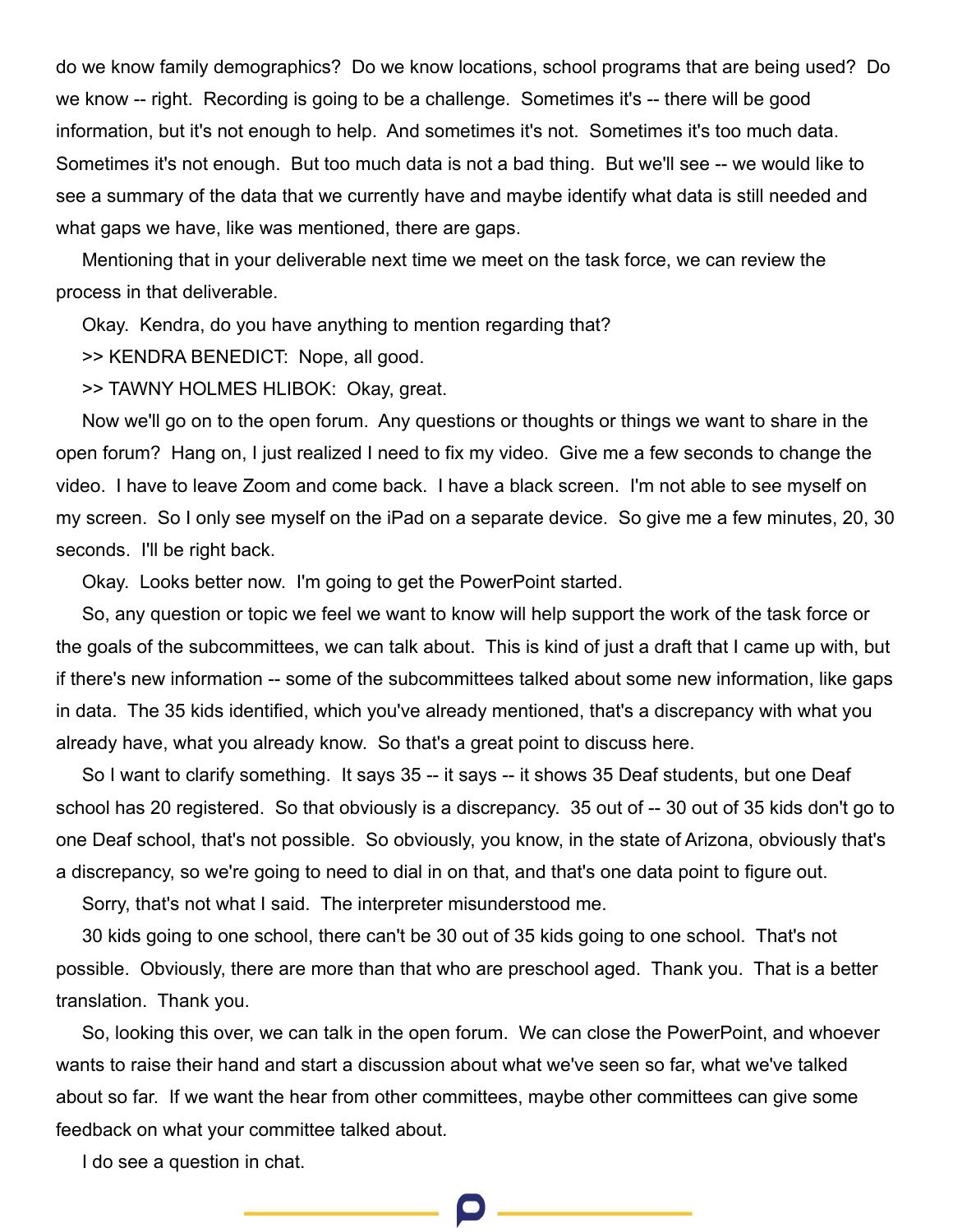So the question says, maybe it's an unrelated question, but is the work that we're doing here as the task force related at all to the LeadK or the pass am of that type of legislation here in the state of Arizona? And the answer is any legislative bill could be discussed related to Deaf or Hard of Hearing language acquisition, but we have a specific -- there's the EdK, but we're not using that terminology.

Arizona did not use that exact model. They kind of went in a different direction, so we established a task force, and that's what we're here to work together on, as the language acquisition and assessment. So, it could be a similar concept, but we did not specifically copy that 100%, no.

So currently, we need more data. That's what we're talking about right at this moment. We want to know how our families are doing, what they're doing. So, thank you for that question. Any more questions? Go ahead, Fran.

>> FRAN ALTMAIER: Yeah. So, my thoughts related to some of the data might be the need to develop some data sharing agreements so that when we're talking about a number of kids like that 35 that was mentioned, are they the same 35 that we already knew about, or that we're tracking, or were they a different 35 than started in our system.

So I know for our newborn screening, I have data sharing agreements with early intervention, so I can track specific children, and where they're at through the early intervention process. But we may need to think about some data sharing agreements between the early intervention and the Part B programs, so that you can follow those same children through their evolution of newborn screening, early intervention, early childhood programs, school age, so that we have a set cohort of children to be able to evaluate those children and their progress over time.

>> TAWNY HOLMES HLIBOK: Yeah, that's a great question. So hopefully we'll be able to answer that question.

Do we have anyone who can answer that question, respond to that question?

>> KENDRA BENEDICT: This is Kendra. I think that that is in progress. Suzie Perry would probably -- or maybe even Caroline could speak to that, but I think that's something that's been in progress for a while now for AzEIP and ADE, for their data systems to communicate.

Caroline, do you know anything about that? I don't think Suzie is here. She had to go to another meeting.

>> CAROLINE OGLESBY: Yes, that's something that we have currently in progress right now. Sharing data for the children transitioning from AzEIP to ADE.

But I think it might be helpful if it's any specific data that the group wants to track.

>> TAWNY HOLMES HLIBOK: Okay, yeah. Thank you for your input on that. I'm glad there's a process already in the works. Hopefully the subcommittee can capitalize on that and use that in their delivery as we continue the process.

A lot of other states have the same struggles because, you know, sometimes there are two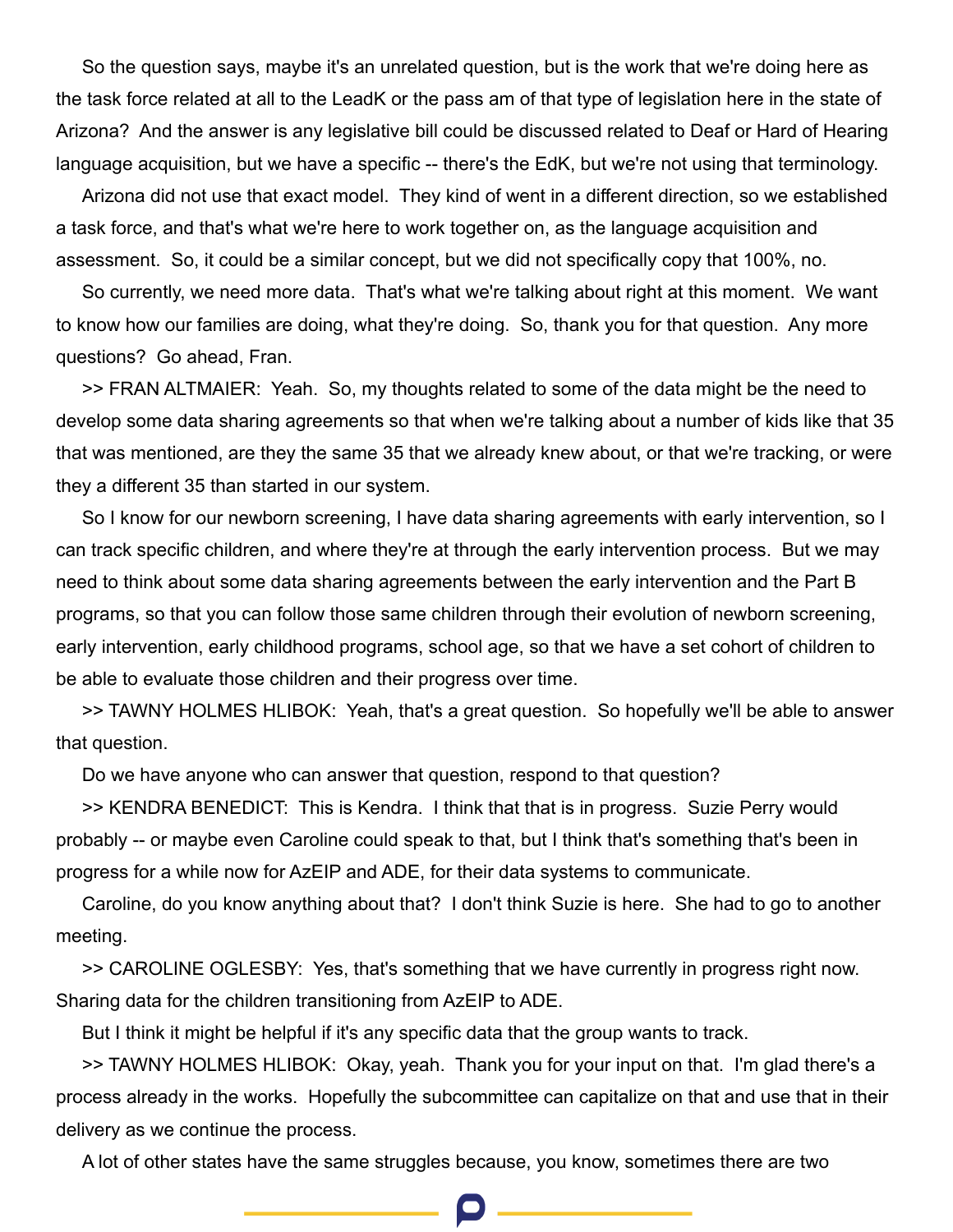different system, two different built-in, two different -- literally and figuratively, they're just in two different buildings. So that communication sometimes doesn't cross.

So if they're following this kid over here, they might not -- it might be the same kid and it might not. So adding that -- adding maybe ID numbers to kids, there's a lot of talk about that. But we haven't really seen that fly so far.

>> CAROLINE OGLESBY: Yes, from AzEIP perspective, and ADE, our collaboration, that's exactly what we're looking at. Having -- when a child is referred to AzEIP, they would have this specific ID number that would be used for ADE. Keeping in mind with FERPA and HIPAA compliance. But that way, we would be tracking kids based on their ID number.

>> TAWNY HOLMES HLIBOK: Okay. I look forward to seeing what can happen with that process. Maybe it would be a good idea for us to review -- okay, that's better. The interpreter was blurry. Okay, so I think it's a good idea maybe as a group to review the numbers that AzEIP on their website and compare that to National Center For the Deaf, you know, that they have there. Sorry, National Center on Hearing Assessments. National Center of the Deaf have different data.

Yeah, the National Hearing Center. The state's data -- there are different websites that have results there that we can also take advantage of looking up the data there as well.

>> CAROLINE OGLESBY: And I want to add that with AzEIP, one of our service providing agencies is Arizona State Schools For the Deaf and the Blind. So those of you who are not familiar with AzEIP's services, [indiscernible] foundation for blind children, they collaborate with AzEIP to provide the vision and hearing services.

So they may have some data as well for the 0 to 3.

>> TAWNY HOLMES HLIBOK: Okay. That's good to know.

I'm trying to think about one issue that came up at the national level. It might apply is the loss of follow-up. You know, from after the newborn screening, a baby is screened in the hospital, but it seems like it's possible that they're then referred to an audiologist, and then the audiologist does a follow-up evaluation.

It's interesting that the medical numbers of babies that are in the hospital, they seem differently -- I don't know, the documentation of those numbers seems like -- let's say, for example, 50. So they refer 50 to audiologists, but only maybe 30 actually get a follow-up hearing test. So the loss of follow-up would be 20, and that's -- wow, that's, like, close to 40% of the babies that aren't getting the follow-up. Hearing test.

So I think it would be really interesting to look into those numbers and, you know, because that is a challenge that babies in the hospital, they get their hearing tests, it might be a little bit different. There might be different factors involved. You know, fluid in the ears maybe, or maybe from c-sections, maybe they have fluid in the ears compared to maybe a natural birth.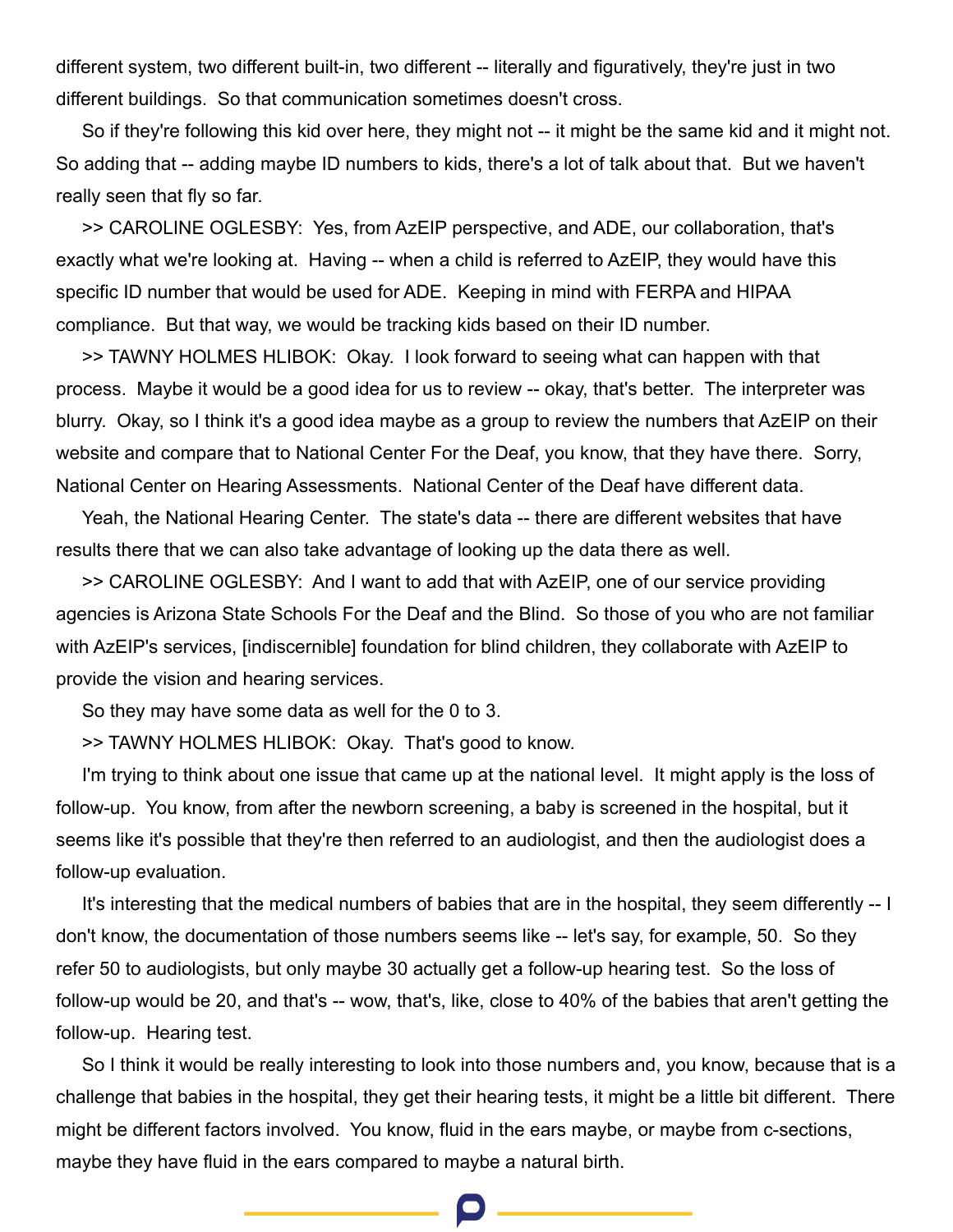And so that's where I think some of our loss of follow-up numbers might be changing. And, yeah, thank you for the comments in the chat. Yes, so I'm reading that. I'm happy to share that, Fran and Mollie. This is exciting. You're already exchanging information.

And someone else let me know that Jesus had a question. Jesus, did you want to show your video and ask your question?

>> JESUS MARQUEZ: Okay. For language acquisition, I think the numbers seem to be -- they should be bigger than they actually are, and should we collect data also from out-of-state, maybe like at Gallaudet University, or do you think there are other places that we could collect data, or do we only -- can we only collect data from here in the state of Arizona?

>> TAWNY HOLMES HLIBOK: If your subcommittee feels like, you know, other state research - you know, research from other states could benefit, then you could ask, you know, other states, like where did they get their information, the reason that you decided to collect the data. And then you can use that as a comparison as well. For example, Mollie just mentioned the numbers of the children, you know, getting follow-up -- you know, follow-up hearing tests after they leave the hospital.

That shows right now how we need the knowledge. And there's other factors that are involved. And other states I know struggle with the same thing. So it's a great discussion for the systematic connections and the other subcommittees to share and connect, share their information.

Okay, is there any more discussion? Are there any more questions?

Okay, so we have the assessments and the data and demographics and the systematic connections. Do any -- is there any other information that all three of the subcommittees maybe should know? For example, other states I know struggle with the concept of, you know, home birth. There's been discussion about missing information with families that don't birth in the hospital, or in a birthing center, that we should include home births.

The people on the reservations sometimes don't go to the hospital, you know, that are in data sharing. It's important to keep that in mind, and also people who move here from other states, other countries. How is the data kept on them when they're born outside of Arizona. So those are things to consider. That just kind of came up, you know? And so if you have anything else that comes up that we should keep in mind...

Okay. Well, with the silence that I'm noticing, it seems like you're all very excited to keep working on your subcommittees, and that's great. I think there's a lot of information that we need to find and collect still. So, we'll go ahead and show the PowerPoint again, and then there will be information included on the PowerPoints for the subcommittees for upcoming meetings.

And there's a comment in the chat, if you would like to read the chat. Fran shared something to Mollie there. Not everybody might have access to the chat, so Mollie is saying, "the number of babies born from 2020 that were a loss to follow-up was much higher than normal due to the pandemic. We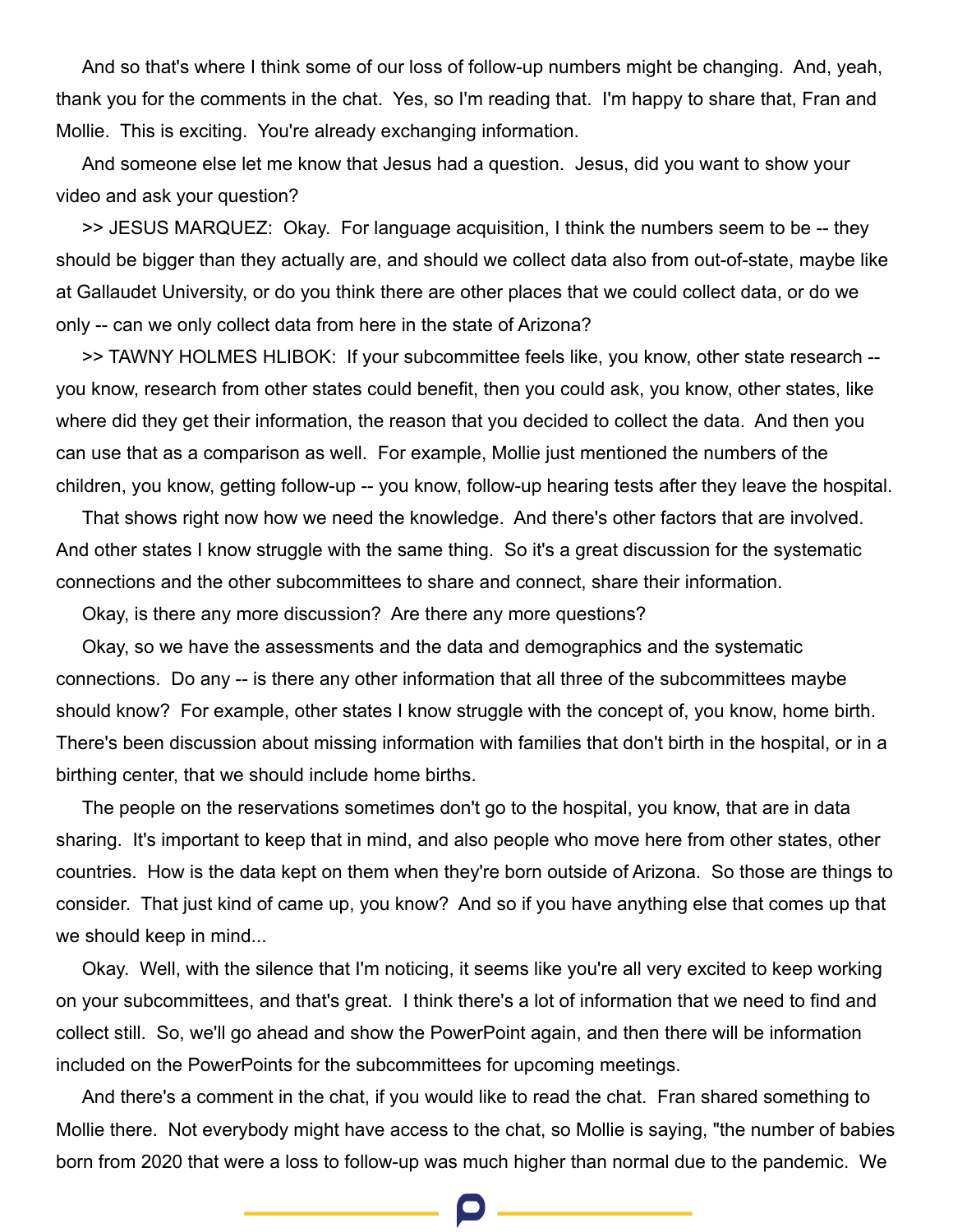are seeing that 2021 as well, but hoping it will swing back to more normal.

The good news is that we've identified a similar number of children with hearing loss as we expect each year."

So that's great news. Okay, I will go ahead and share the PowerPoint again and I'll ask the interpreter to shut off her video, so that will be easier to see.

Okay. So, as a friendly reminder, the next task force meeting is April 13th. We're hoping your subcommittees will meet again between now and then and collect more information. I hope that we have more people joining who didn't have the opportunity to join, so that we can have a full house next time.

And during the discussions, I'm hoping we can get a picture of the deliverables that you're considering and put the information together. We'll have a more in-depth report. You know, we'll give ten minutes for each subcommittee to share their findings, some of the challenges that you're finding in your approaches and where things are leading you to find your deliverables.

So with that, we'll -- then after that, the next task force meeting will be May 11th. But April 13th, be ready to share those kind of things. And I'm sure that ACDHH staff will work out with the interpreters and share that information so that we have interpreters at the ready.

So, thank you all for joining us today and your commitment to data gathering and information gathering. It's just the beginning, and I know there will be a lot more thoughts and considerations as the next few months approach.

And I wanted to let you know also, this is the last opportunity for your subcommittees -- maybe if, you know, you know people that have information that can provide your subcommittee more information, you could -- the close of business day for that would be Friday. So keep that in mind if you have anybody else that maybe wants to join, if you're considering a person who has a lot of knowledge in the area that your subcommittee is.

So there's a committee form that they can fill out, if that can be sent to ACDHH and we'll work it out.

So are there any last questions, or is there any last information request from anyone?

>> KENDRA BENEDICT: Tawny, this is Kendra Benedict. Can I ask a question?

>> TAWNY HOLMES HLIBOK: Sure. Sure, Kendra. Go ahead.

>> KENDRA BENEDICT: Thanks.

>> TAWNY HOLMES HLIBOK: I'm going to take the PowerPoint down first. Okay, great, go ahead, Kendra.

>> KENDRA BENEDICT: In talking to some other folks about the task force and about the subcommittees, I'm feeling like there's a lack of understanding, and I'll speak for myself. What the end goal is here, I myself am confused. I think the subcommittees and what we're working on is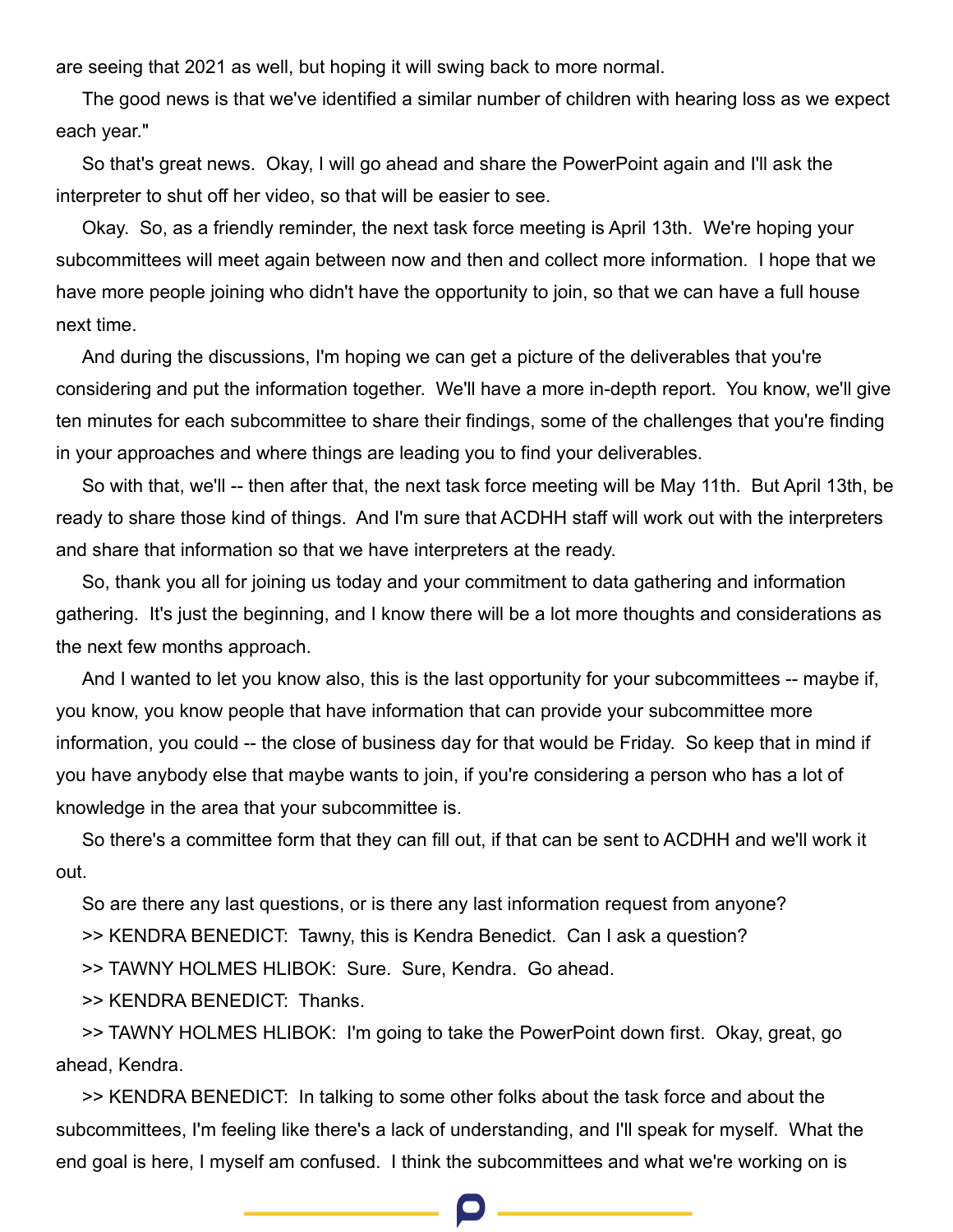great, but I'm lacking a full understanding of what are we trying to accomplish at the end of the day on that timeline, when the last bullet point was June, and I can't recall exactly what it said. Something about presenting what we have. Like, what -- this sounds really stupid, but what are we doing? I don't know how else to ask it. I don't know what we're all doing here.

>> TAWNY HOLMES HLIBOK: Sure. Hold on. Hold on.

Okay. So, that's great. I'm glad that you shared that question. You know, I'm sure that oftentimes, when a question is asked, a few other people have the same considerations.

So, we are focusing on deliverables to create a report for committees, and that report will help us come together as a task force in May and really be able to provide recommendations to the State of Arizona for statewide, including different stakeholders and players that are involved, to make sure that we have good collection of data for Deaf and Hard of Hearing children and their language acquisition process.

So, we'll have a list of recommendations that we would like to see set up and process, or we need to do more assessments, introduction assessments, or whatever. So really, any recommendations that we can see based on the subcommittees, like where we can identify gaps and services so that we can recommend how to, you know, correctly collect data or how assessments are done.

We are really wanting to be able to make recommendations, and based on what Arizona needs are, and we can bring that to the governor and to the government of the State of Arizona and hopefully set up a system for future legislation.

So I'm hoping that will help clarify a little bit.

>> KENDRA BENEDICT: Yeah. A little bit. Thank you. Are we starting off with any assumptions? Do we as a group have assumptions that there is data, there isn't data, what data is there? What do we think we're going to find? Like, ACDHH went to the legislature last year to have this bill passed, why? What are the assumptions and what are we trying to determine if those assumptions are wrong or right? Yeah.

>> INTERPRETER: We're going to switch to the interpreter, Windy.

>> TAWNY HOLMES HLIBOK: Yeah, that's a great question. I will let ACDHH staff respond to that. I was not involved in the bill passage, so I'm here to -- after the bill passed, to help facilitate the task force, so I will let ACDHH respond to that.

But based on our current discussion, I can already see that there's some data gaps. There's some variation in what assessments are being used, and some not clarity about that. And so the goal isn't -- it isn't that everyone is using that one assessment and that's the one we want. But it's just there's a variety of those.

And the reports to the state of Arizona regarding language acquisition of Deaf children, we have two or three different assessments, so it's hard to compare that data as well, because kids are taking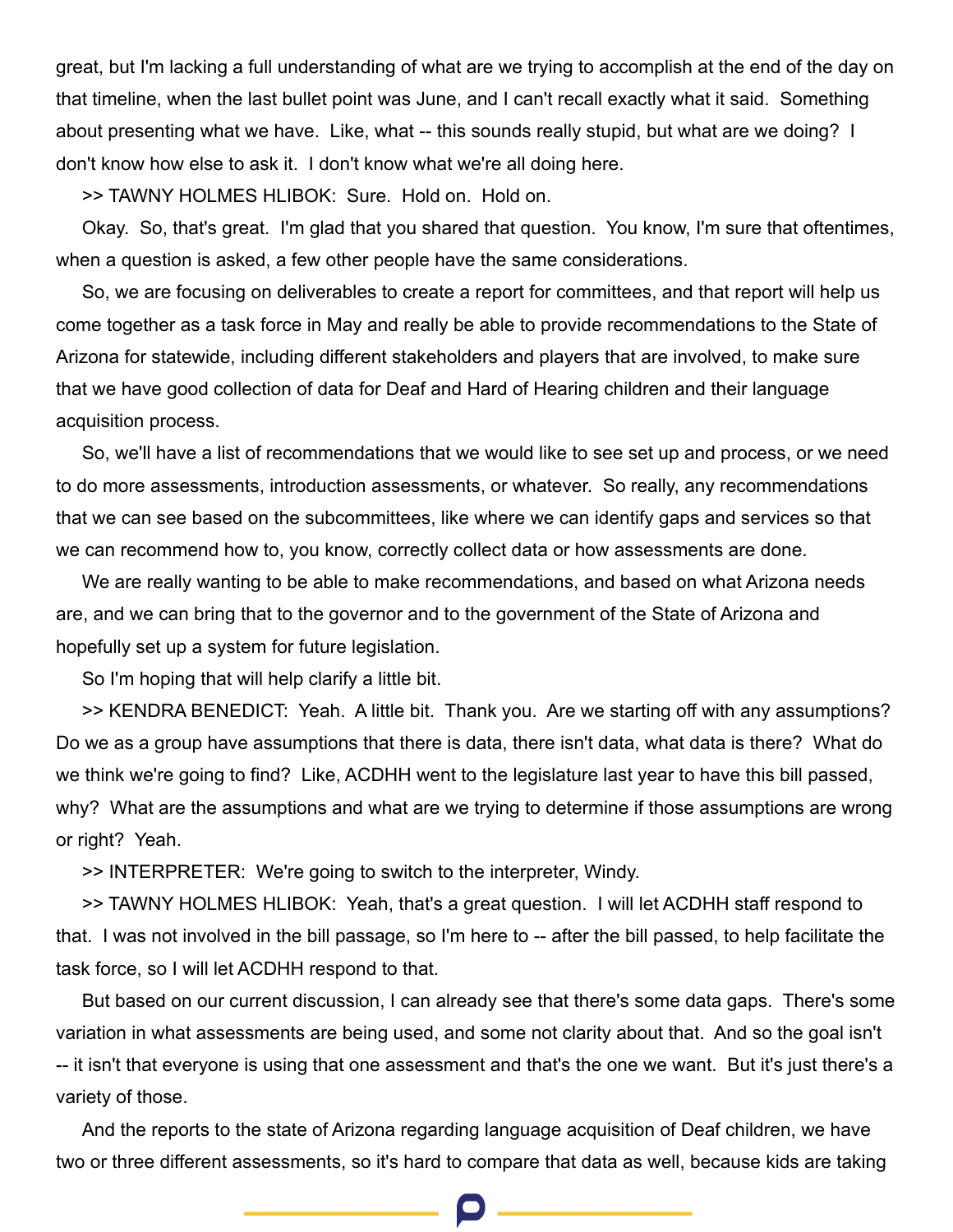different assessments -- being used with different assessments, so the baseline levels are not where our Deaf children are and what milestones they're reaching. For language acquisition in general, for children in general, where are our Deaf kids in comparison, and we need to know which assessments are being used to help find that information.

So the reason -- that's the general reason for this task force, but specifically you might have to - this might need to be fielded by ACDHH staff.

>> KENDRA BENEDICT: Tawny, I'll add to that. If our primary goal is to determine how children who are Deaf and Hard of Hearing are progressing, especially in the birth to 5 range, I would encourage people to go to the University of Colorado's website, specifically their website, and I can put the link in the chat.

They have a grant, a CDC grant right now. Some of you may already be aware of this. But ASTB is involved in that, and they are tracking all of our birth to 5 kids' progress. Anyone who's at the school for the Deaf that does not extend out to the politic schools at this time. But that is one effort that's under way to do that. I hate duplicating efforts. It seems like we should probably look at that or bring them into the conversation at some point, if that's the primary goal of this group, because that data is being collected. Just thought I would put that out there.

>> TAWNY HOLMES HLIBOK: Excellent. So, I was aware of that, the federal grant of the University of Colorado, but they are looking at the whole child assessment. They're not only looking at language acquisition. Obviously, that data would be beneficial, yes. And I see them using that data for what the program -- the center, and plus for purposes of our committee as well.

But we're looking at birth to 5. How do we know the language acquisition. In general, we know - you know, standardized testing does not always identify for Deaf and Hard of Hearing children, we don't always know how they're doing. Are they doing well with reading, or are they doing well with general language skills, are they acquiring general language skills, whether it's signed or spoken language or written language.

Do we have to specify. Do we want the State of Arizona -- that's one of the questions we have for this task force.

Do you want me to repeat?

The interpreter was not clear. I wanted to clarify.

Okay, so do we know how Deaf and Hard of Hearing children are doing in terms of spoken language, written language, sign language. Do we want to know specifics on those points, or just do we want general information. That's the question. That's the question for the task force to determine, we as a group to determine.

>> KENDRA BENEDICT: That right there is helpful. I don't know if that had been stated very clearly. Yeah, so thank you.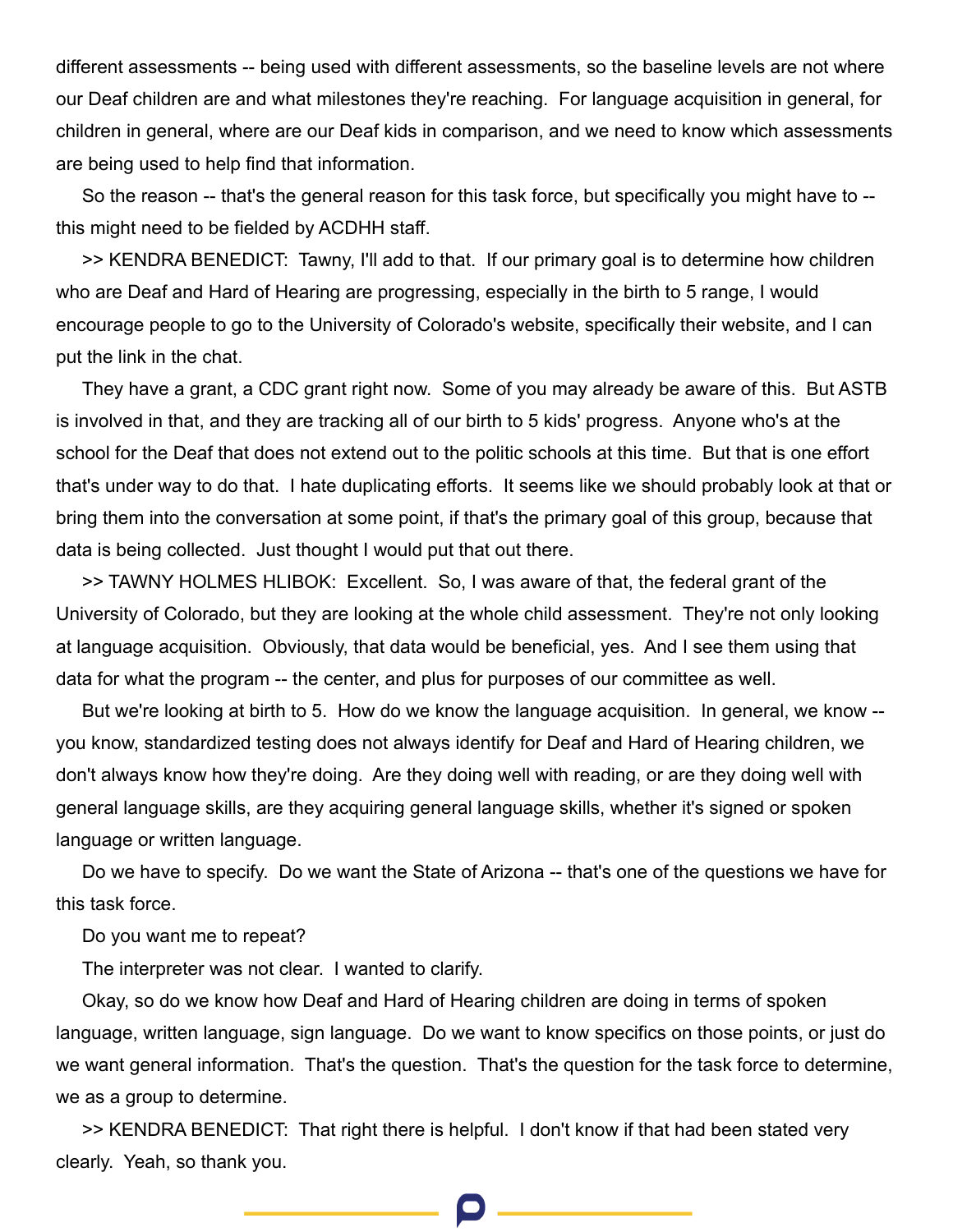>> TAWNY HOLMES HLIBOK: Sure, yes, of course. It will take time to -- you know, sometimes we're developing this together, so we're going to go where the task force decides we want to go. So each state and the families that you work with and the children that you work with might be involved. So it's all for the state of Arizona -- well, whatever we feel is best for the state of Arizona.

So do we have another question -- another question here. It says, similar to standardized testing, are we looking to recommend a standard test for Deaf and Hard of Hearing kids in Arizona? That's an interesting question, because in general, testing I think wouldn't be recommended until later, like third grade or beyond. Usually testing applies to those age groups.

So assessments, though, could be more -- they could be recommended -- how data is collected in various systems. Spoken language, written language, and sign language. It depends on what we're using currently, and what the task force feels would be the best idea to start to work on, and start going forward and continue doing.

So some assessments really emphasize spoken language, but can be modified for sign language, and there are -- those assessments are not normed or designed or intended for sign language, and spoken language and sign language are very different, so in terms of vocabulary, in terms of grammar development, they are different.

And so that means we could find -- you find challenging, as with teaching a 2-year-old, I find those challenges to be important. And sometimes when you try to deliver those assessments and you bring those kids and you have maybe a kid who came from another country who is 10 years old, and those assessments don't really apply to that language level and that age at the same time, so those are some of the struggles that we can encounter.

So standardized testing, I'm not sure about that. Again, that's up to what the committee feels is the best recommendation for the task force as a whole.

But if we're focusing on one assessment or if we're talking about depending on age or depending on language use, there's a variety of options. But it's important -- the important thing is what we see happening currently in the state of Arizona, what's being done at schools and at home, and what we feel is -- will give us the clearest picture of what kids are doing related to language acquisition currently.

And Jesus asked, who sponsored the new bill? Do you mean the new bill -- SB 1092, the task force is based on? Is that the new bill that you mean? I actually am not aware of the answer. I don't know the specifics. I will let ACDHH staff chime in and respond to that, with that information. I don't know. They might have to look that up and add it to chat.

I will let them reach out to you directly with that information.

So are there any more questions that we need to discuss. All right. I'm waiting for Nikki to respond to Jesus's question. But other than that, are there any other points, raise your hand and let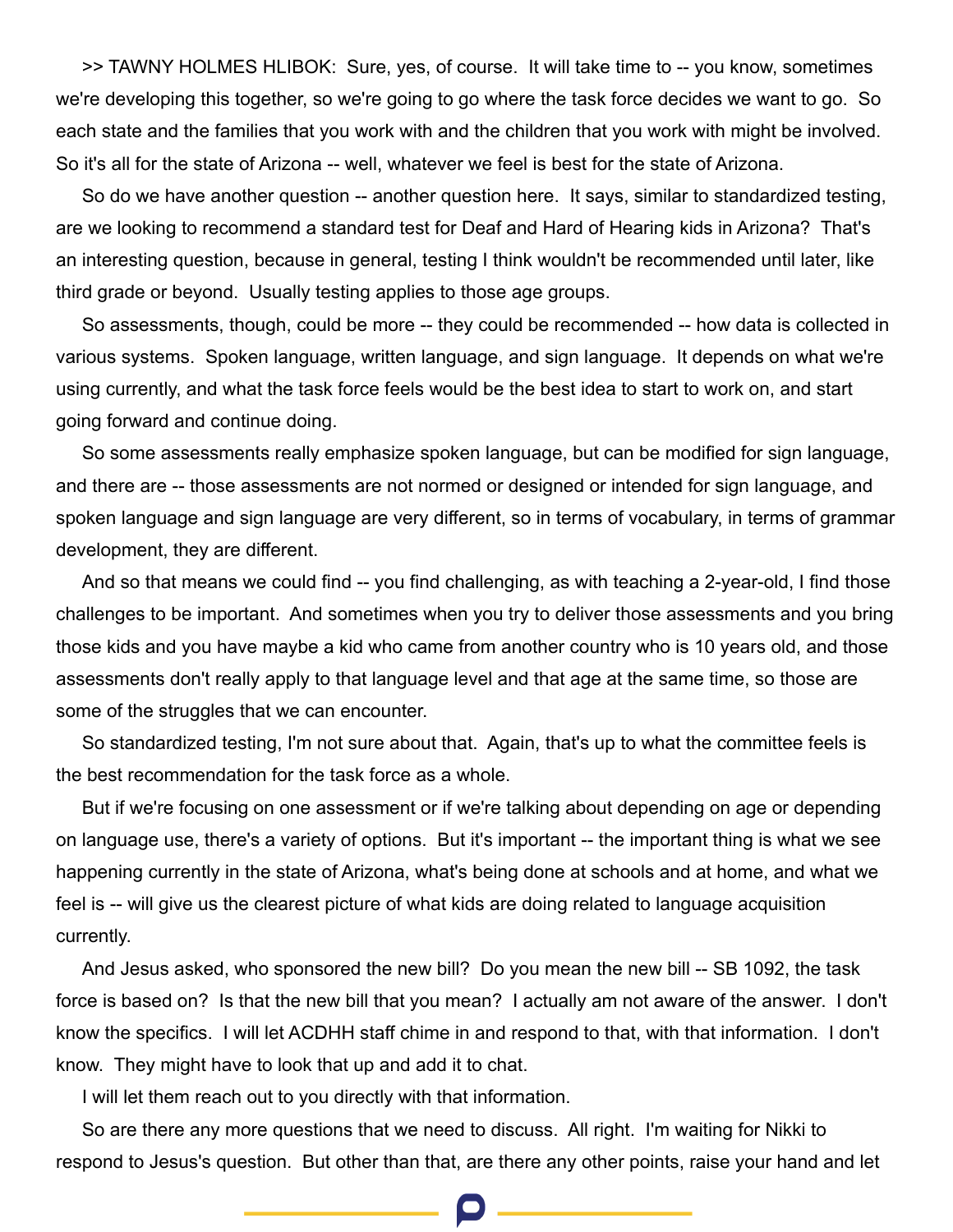us know.

I have a question. At this time, do we know -- does anyone on the task force know how many Deaf or Hard of Hearing -- or DeafBlind children there are in the state of Arizona currently from age birth to 21? Maybe 5 to 21, if that helps? Do we know the numbers? Estimates even. Okay. Kendra says there would be multiple databases. Caroline?

>> CAROLINE OGLESBY: Yes. I was going to add, I can get the number of AzEIP children who are also with ASDB, and Kendra and I, you know, can get that number. But the question is how many children. We would only know the children who were actually enrolled in AzEIP, because what we find, there are many children as this whole group is about, who are missed and they may not get services until later.

>> TAWNY HOLMES HLIBOK: Yeah. What is the main reason for that?

>> CAROLINE OGLESBY: I think a lot of it is public awareness, Child Find, underserved area population, and some families who -- their children may have been identified Deaf or Hard of Hearing or vision loss. They may not want to enroll in early intervention and do things privately.

>> KENDRA BENEDICT: And Caroline, I'll add to that, if I may. And we spoke briefly about this at the first task force meeting. But, you know, we have a very diverse population in Arizona. We have a very rural population in Arizona. And it's a question of accessibility in some cases. You have Navajo Nation that for the last two years during COVID has been for the most part shut down and they don't have the access that the metropolitan areas have to Internet.

And then you also have families just dealing with basic everyday living needs, Maslow's Hierarchy, and the thought of looking into services, it doesn't come before putting food on the table and earning a paycheck and keeping the lights on.

So it's a complex issue. There's no simple answer, I don't think.

>> TAWNY HOLMES HLIBOK: Thank you for sharing that. That exact kind of thing should be involved in recommendations, you know? Like, you know, if people aren't having food, you know, are they able to get food services, and that kind of thing. Like, we need to look at all of that, not just early intervention. I guess we need to look at all of our partners and advocate agencies and different representatives, you know, that could help us make sure we're supporting our families in those areas.

Also, there are other factors also, I'm sure. Trust. Public awareness. Yes. Thank you for that discussion. You know, I recently learned for that national data, that educational statistics for 2017 showed 350,000 Deaf and Hard of Hearing children in the U.S. They didn't break down specifically by state, but generally in the U.S.

And it was interesting that 77,000 in IEPs that were from age 5 to 21. Yeah. Or before age 5, different numbers. But there were 77,000 on IEPs. Maybe some that are not in the educational system or, you know, maybe some are tribal. So there were a variety of specifics and information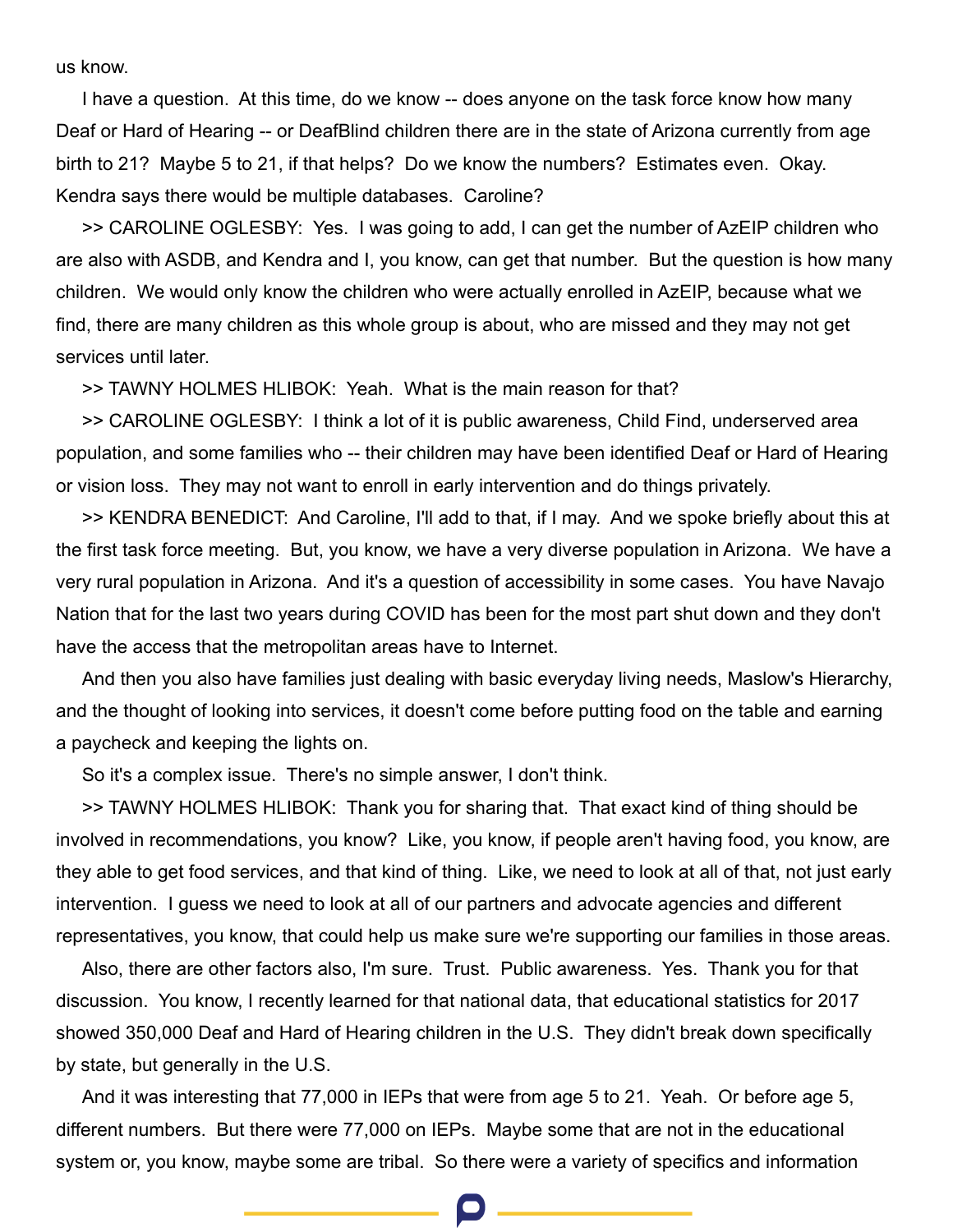there, but it didn't have exact information of the data that was collected. But it was interesting, that was 2017. That was data from 2017. 77,000 on IEPs. 13.6% of that number on IEPs in Deaf schools.

86 were in mainstream public schools. And often, they are the only Deaf children in that school. And so, that's something I just recently learned from national data. In 2019, again, there's a report published, it says 400,000 Deaf children in the U.S., and only 8.1% go to Deaf schools. That was a reduction in two years. That meant 91% go to public schools, and most of them are the only Deaf children in their schools.

And so, wow, that's tough for us to count each of those, you know, if you think about all those different states, you know, do they have Deaf schools, are they on IEPs, and so that's quite a discussion.

I remember one university, they had a team member go to a public school and they knew of two Deaf students that were in there, and they went in the principal's office and they waited for the students to come in and they said hello, and they were talking to them. And then another student came in and they were communicating, but they were like, are you Deaf? Like, wait, why are you here at the school?

And the two of them were having discussion talking with each other. It was like, you know, anyways, they were just sitting waiting, and they really didn't even really know each other. They were just thrilled to find out there was another Deaf student in the school. You know, I think the majority of Deaf students or Deaf kids may experience that, you know?

And to follow that, to provide services and support to all of the Deaf and Hard of Hearing children, no matter what kind of school they go to, you know, it would be interesting to know their language use, and, you know, their culture. I don't know. It would be good for us to know to be able to support those children.

I thought that was interesting to see a big change, though, in the numbers from 2017 to 2019 in that published report. So, hopefully we'll see another report published and put out soon. And that is from the Center of National Educational Statistics of the U.S. Department of Education. That's where that report was from.

Okay. I see that the SB 1092 answer is in the chat that Nikki put in there. Yeah, the copy of the bill is put in there. Great. That's great after the task force to have access to that bill. Thank you for sending out that information. Maybe you can't see it now, but I'll send it out.

Are there any more questions, comments before we wrap things up?

Okay. I guess not. So, have a great rest of your week. And good luck on your subcommittee work, and before the next task force meeting on April 13th. So we'll see you then. And if you have any other questions or you need anything else, please don't hesitate to ask and let me know, okay?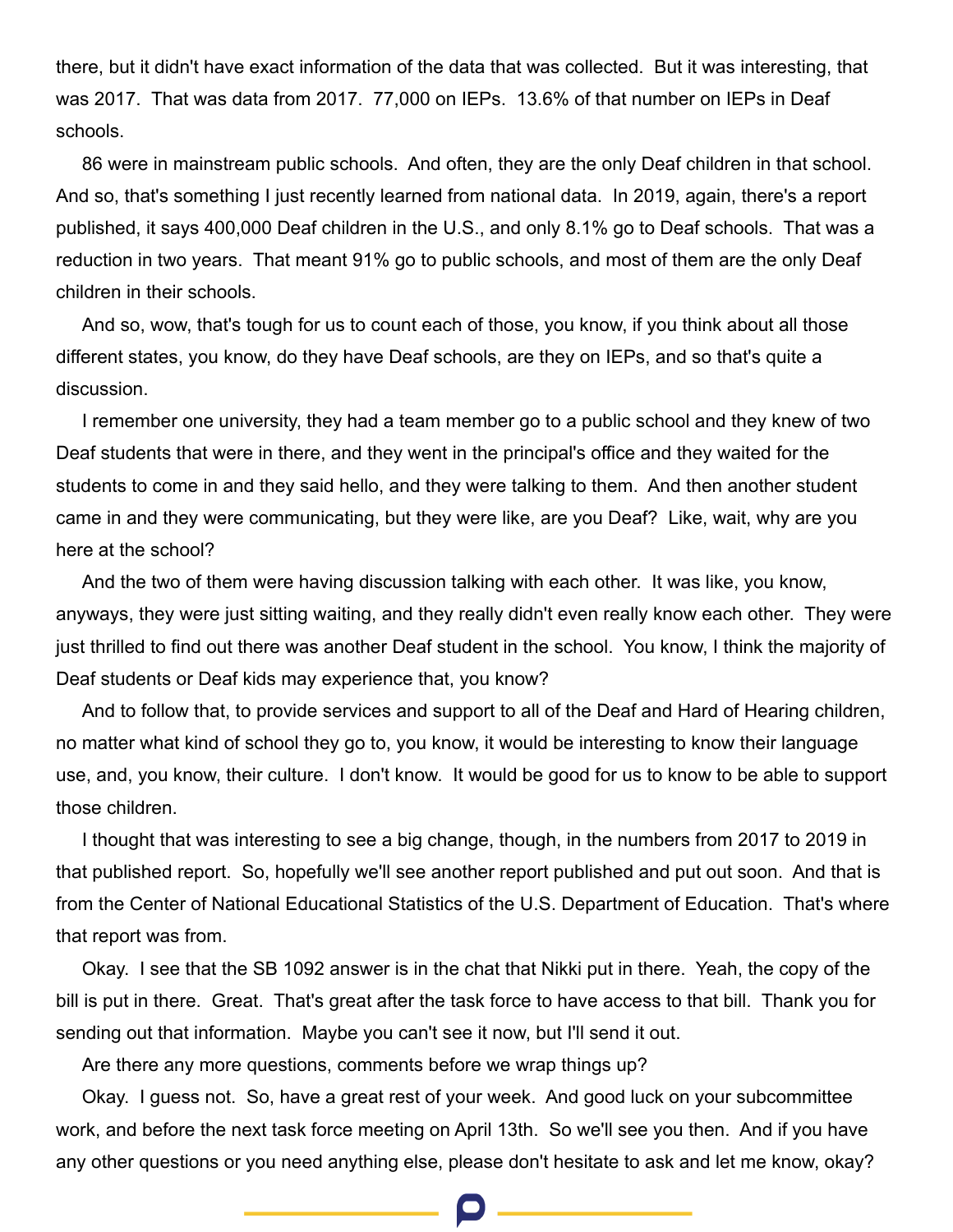Thank you so much. Bye-bye.

And we can stop the live streaming.

>> JEREMY McCOWN: Clear.

>> TAWNY HOLMES HLIBOK: Okay. Now it's just ACDHH and us. You can feel free to share your videos.

>> NIKKI SOUKUP: Thank you for leading the meeting, and what do you guys think? Do you think it was a productive discussion? I thought it was a productive discussion today.

>> BECA BAILEY: Just a short comment. Sorry, I didn't mean to interrupt. I was thinking about something. My group, half of my group showed up, but that's okay, it was this morning. They had data included in their own systems, right? But it was like, oh, well, there's PDSD stuff and Department of Education stuff.

You know, there's so much included in all the different systems and it's so broad, and each system collects data differently, and so I said, yeah, you're right. Sometimes we'll have to show gaps, and that will be good to show that those gaps for the next meeting. So that's what we're going to do to start gathering what we have now, and we'll let other task force members know -- you know, those that work for different agencies and things like that.

They'll just collect data and present it, and in the next meeting, we could try to maybe help direct - narrow it down to specific deliverables or what we're exactly looking for to make the biggest impact we can.

So that was my observation anyway so far. Let me see. I'm going to check my notes to see if I missed anything.

I really think that was most of our discussion.

>> TAWNY HOLMES HLIBOK: Yeah, I agree. The agencies -- you know, people working for the agencies and different task force, because the community don't know that there's data even available or who to even ask or how to collect it. So I think, oh, my gosh, we have so much data sometimes, and I think okay, what do we do? But that's okay. I think that's a good problem to have, right? Too much data, so we can pick and choose.

I think it would be a good idea if we type down deliverable recommendations for each subcommittee to see, you know, like where we have a lot of information, because it's not easy with all the different kinds of data. I mean, there's so much, all the way up to adulthood.

I think we do need to limit it, because, I mean -- unless your subcommittee says, well, I think this data is absolutely very, very important, or whatever. So, you know, like someone said, should we include other states. I don't know. I think we should look at language use in home, and, you know, different things related to Deaf children in Arizona and keep it limited maybe. And then try -- so sometimes birth to age 3 isn't even involved, you know? And it's easier to --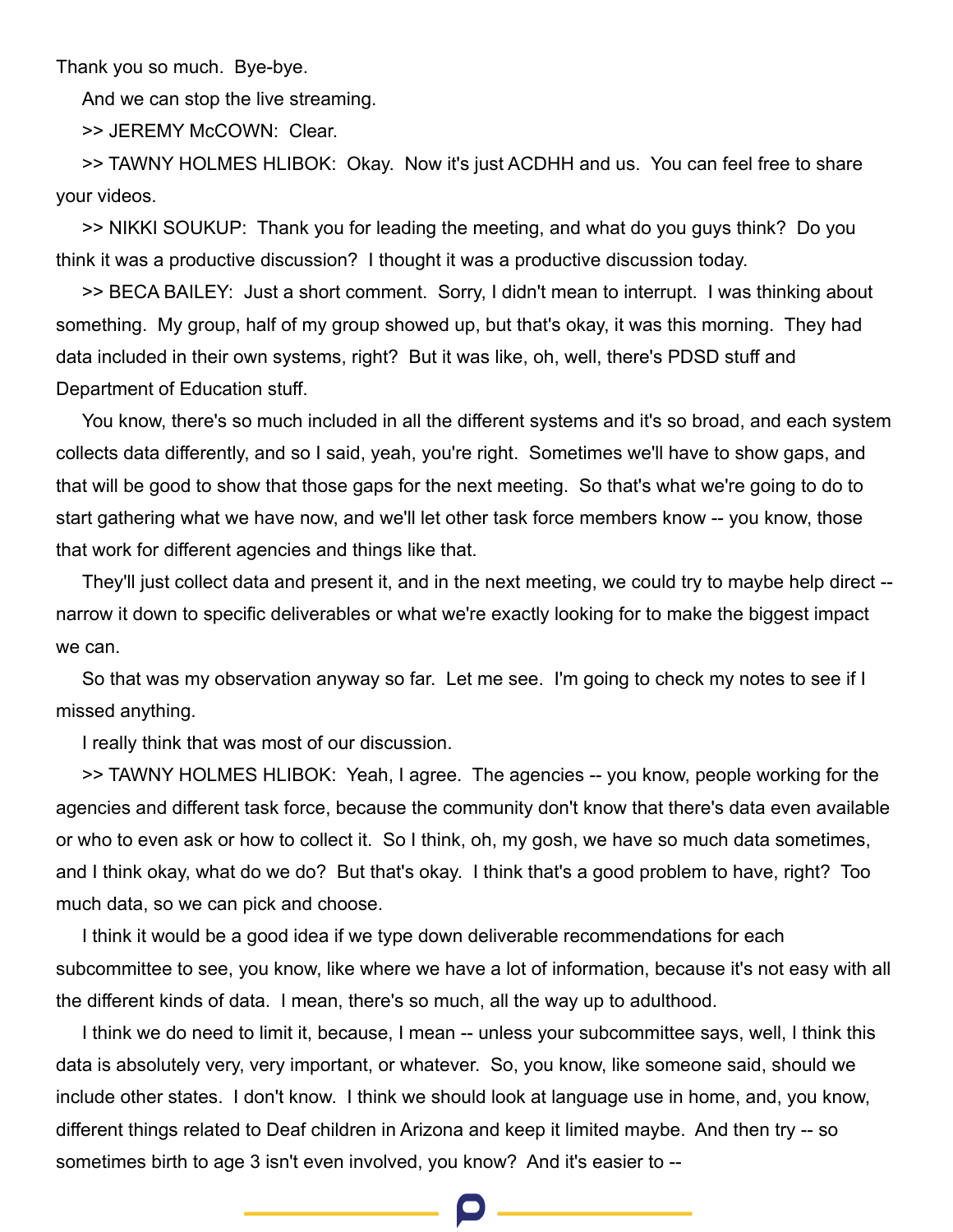Well, it's easier to follow sometimes, and maybe you have five kids in kindergarten, and you think, well, where is that kid? You know, it's harder to follow them, because if you don't have them from early on, or if they're using hearing aids and not getting any services provided to them.

I do really think we need to do more work in there, like, providing advocacy. And I think tomorrow afternoon, I'll be typing up for each committee the -- kind of a guide on the data and the goals.

>> NIKKI SOUKUP: So we'll have some things that our subcommittee doesn't like on the list, right?

>> TAWNY HOLMES HLIBOK: It's why it's always important for interpreter and us to work with the interpreters as a team. So anyway, that's fine.

>> NIKKI SOUKUP: For the deliverables for each subcommittee, and kind of the goals for each subcommittee, I think is a good idea to develop those.

>> TAWNY HOLMES HLIBOK: You know, I think gathering some information and looking at the lists that they have and then saying we're trying to decide and determine what's the most important to focus on.

>> BECA BAILEY: That would be a really big help, if you could send that on to us. And then we can send that on to the bigger group so they can have a better understanding of what exactly they should be focusing on and where to go from there.

>> NIKKI SOUKUP: Sonia, what did you think?

>> SONIA SAMANIEGO: I agree. Just with the discussions in the groups, there's a lot of confusion around what the ultimate end goal is on what we want to accomplish. But I also think some of those individuals who are really concerned voiced that today, that there are assumptions. And so those are some things that, it tends to be the chatter around our community, that we are assuming that there is something wrong.

And I think that's really one of the things that, you know, as a state, we really need to just keep that in mind, is we do have a lot of gaps. We have a lot of different agencies. Unfortunately, we don't have that shared perspective. We don't have agencies that would want to work together. And so this is where I think these goals are really going to help out to keep them on track and not veer into their own silos, which is where they are now.

You mentioned something really important earlier, Tawny, is that a lot of agencies in other states work together. They're actually sometimes in the same building, et cetera. And in our state, we've had several efforts, a round of efforts trying to bring these groups together and there's still a lot of division. And so it definitely affects our children.

And so, you know, I'm glad that we were able to kind of keep it a neutral theme, but I'm glad that we're able to put out those goals as well to keep everyone, you know, just kind of on the same page and on what we ultimately would like to accomplish in these next now three, four months that we have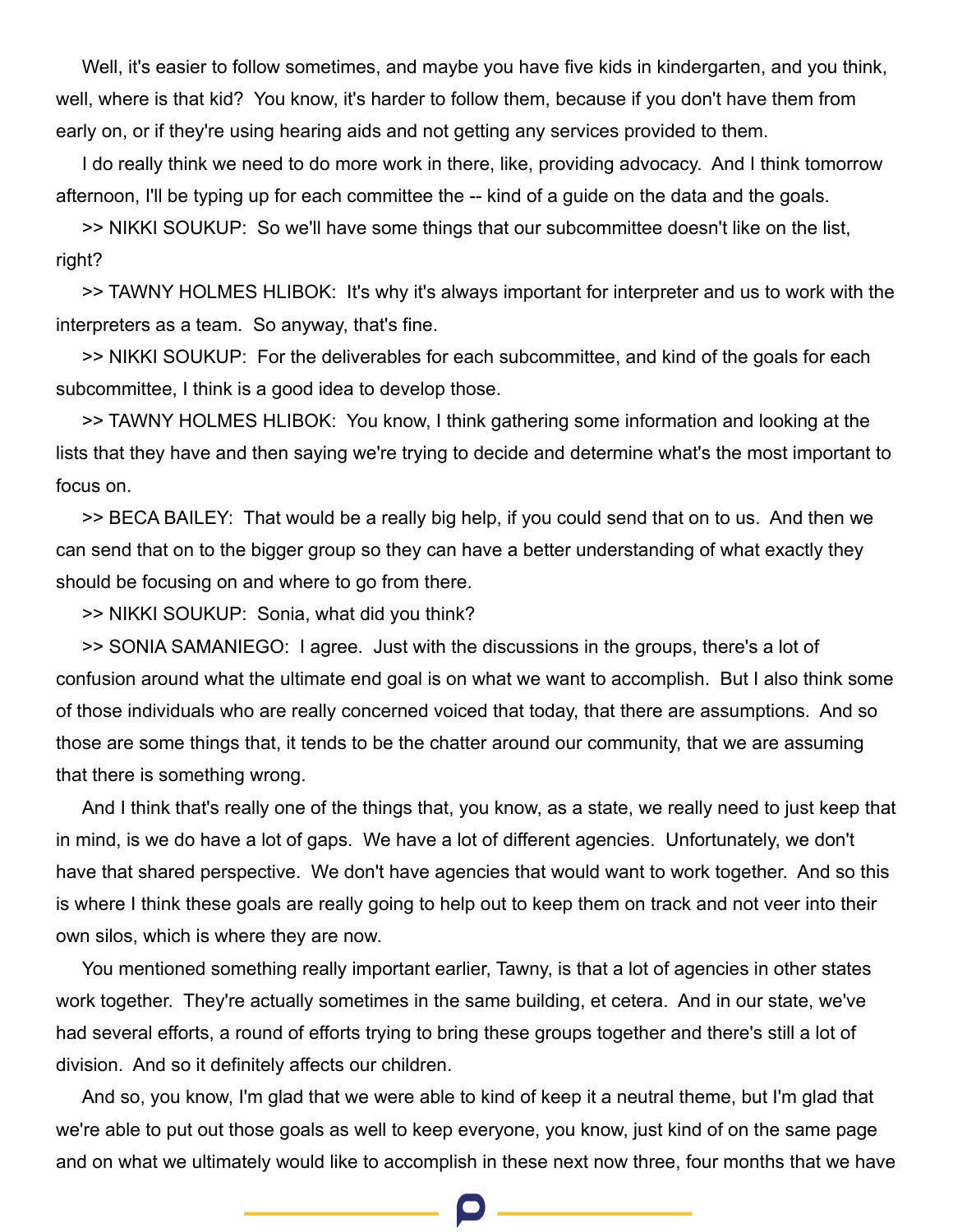together.

>> TAWNY HOLMES HLIBOK: I think you hit the nail on the head, right? We'll see where the resistance is and what attitudes there are that they think, you know, maybe a resistance to doing more work. It's not necessarily more work, it's just a collaboration. So the framing is important. We see that resistance might be there. That's okay. That's normal. At this point, it will be there, and we'll just kind of wrestle with it and kind of figure out the whys and what we're doing this and what's the purpose of these things and what's the benefit, we'll wrestle with that now and hopefully we'll get to the point where there's a bit more willingness to take some steps and, you know, share data and one or two steps is good. That's progress.

>> NIKKI SOUKUP: Yeah. I think that's also a wonderful way to build bridges, to -- those service groups and agencies within the state at Arizona, from yesterday's meeting, there was systems connection. The systems connection. So we talked about that heavily, where the kids are going, what's they're journey from identification of hearing loss until, you know, what's next. You know, who did they meet and who do they talk to.

They're going to see an audiologist, they're going to see doctors, they're going to see coordinators, family support groups, all of the different places and connections they'll make. Are they making those connections, or are they getting lost? Is there data there? Does everyone have access to that data? Does everyone -- you know, maybe we'll realize that someone in our network does have access to some of that data.

So I think that's right, with the task force, what we want to do is pull in everyone who has -- who we can toe set the foundation for making those connections and supporting our Deaf, Hard of Hearing, and DeafBlind kids.

So that is maybe -- I was thinking what's the intention behind the legislation. Yeah.

>> SONIA SAMANIEGO: Yeah, and I'll say that once legislation was passed, I was having monthly meetings to ensure that, you know, there was communication, and the question was always, what is ACDHH's goal behind this bill. So, you know, they've got this mentality that there's a hidden agenda to something, you know, and the individual who asked the question today is the individual who has been asking what is our intention behind this bill.

So really having that partnership is really important. Again, there's a lot of these things hopefully we'll be able to, you know, be discussed and worked out during these subcommittees. So, you know, we'll see how that goes.

>> TAWNY HOLMES HLIBOK: Yeah. I agree. I was taken a little bit aback from that question. I was like, is this like the EdK? Like, I'm not sure where that question is coming from. Is there a positive feeling or a negative, or maybe it's neutral. Maybe it's just purely information-seeking. I don't know. But I was like, it's not exactly that, it was a different thing. But I wasn't exactly sure where that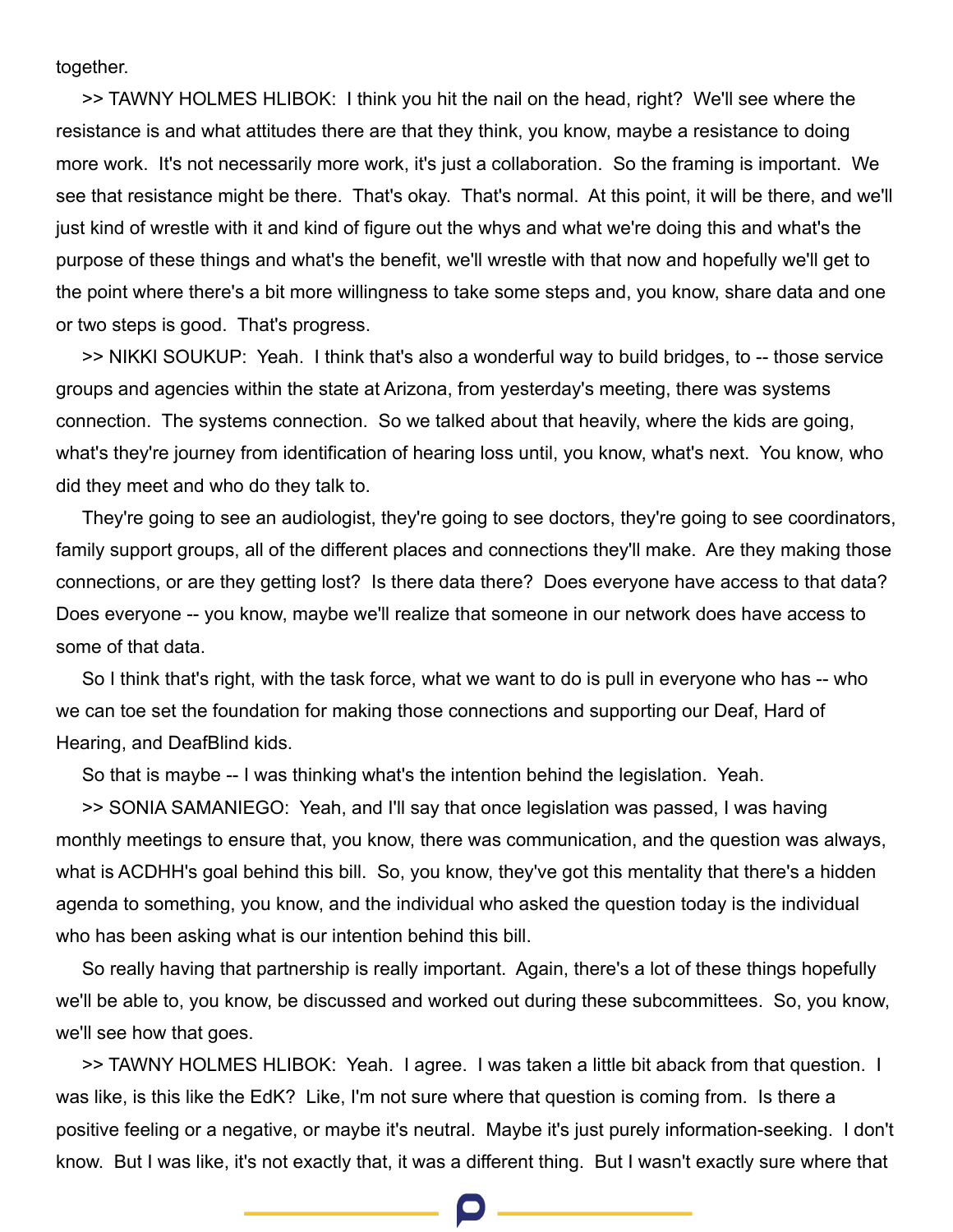person was coming from. That was an awkward moment from me.

I was thinking, I hope I answered it in a way that ACDHH was good with.

>> BECA BAILEY: Yes, your answer was very neutral.

>> NIKKI SOUKUP: So, we don't -- that might be part of the language was taken from that, or maybe part of it was -- maybe resources or something was adopted from it. But it's some -- it's not exactly -- you're right. It's a similar concept, but it's not exactly, you're right.

>> TAWNY HOLMES HLIBOK: Yeah, it was kind of political to, like, use that name as well. It gets very political. Is it ASL or English. It's kind of like, we'll just kind of steer away from that and focus on the direction that's best for all of our Deaf kids. Doesn't matter what language they're using, because really, collecting data is helpful. When the EdK bill was passed, there was some modifications --

>> INTERPRETER: I missed -- when the LeadK was passed -- I lost after that.

>> TAWNY HOLMES HLIBOK: So when LeadK was passed, both California and Kansas, they started -- they set up task forces, they started looking at the data that they're using and collecting data, rather, and the result in the first year was they they've found that 70% of Deaf children were not meeting their language development milestones. That's what they found. So that is significant. 70% is a big number.

So from birth to 5 -- but I imagine with older kids, there's a difference. But regardless of whatever language they're using, they need to be meeting their milestone for cognitive development and social and educational access. For future life success as citizens. Of their state.

So making sure they're getting proper services and supports with family involvement. That's critical. And so that data was very eye-opening. The data that was collected throughout that process was very eye-opening. So I'm hoping to see that here as well.

There's all this -- with everything being siloed, it can be kind of unclear. You know, we think we're okay and we they think they're okay. The machine just continues going. But if we take a time-out and we see, hey, is the machine working well, then that's where we check in.

>> NIKKI SOUKUP: Right. So we have to see, do the numbers match. Yeah. What is the -- what are their tracking metrics. What are they looking at, what are their demographics, how do they compare. And where are they. Where are they getting that information from. Yeah.

>> TAWNY HOLMES HLIBOK: I know ACDHH staff, you are already -- you already have started working on this and looking for this, investigating these systems for a while. So that's valuable for the process. You can say hey, we're missing -- we have a gap over here, and we can bring up these gaps. So that's really nice to have you guys there.

>> SONIA SAMANIEGO: Yeah. And, you know, I wanted to also -- what I'll do is I'm going to share some documents with us internally, and just things that I've created to help Betty and Shari understand what's happening in our state and where the gaps are, so we've identified where those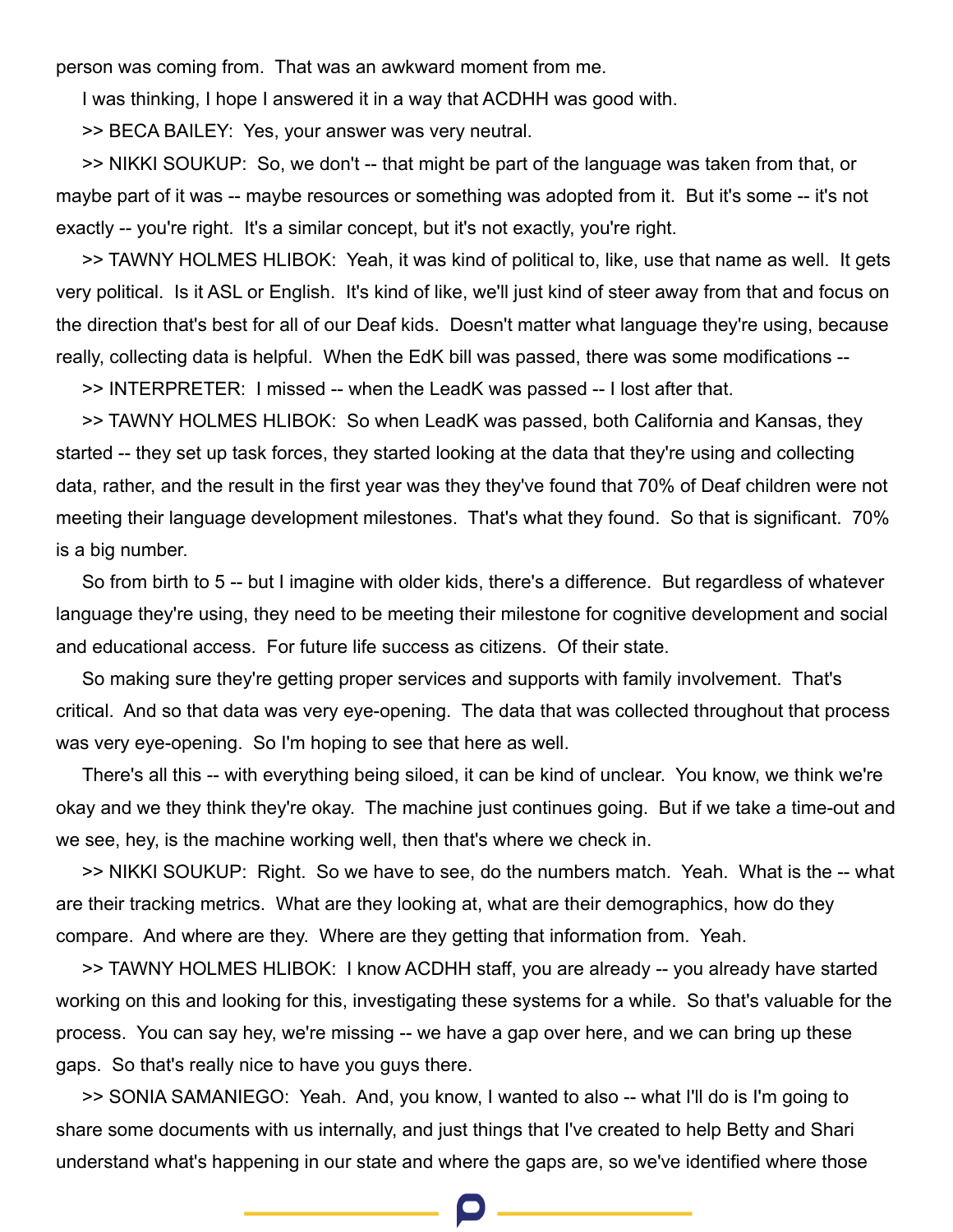gaps are, and many of the players and the community members who are on these task forces are part of that.

And so to hear that there are gaps for them is like a sore subject, right? And so it's kind of like opening up that wound that they don't want to hear about. And so I would like to share that with you, so that you guys have an understanding of how those things work within our state. I'm also noticing that some people aren't attending. You know, as I'm taking notes and things like that, so some task force members haven't been in attendance at the subcommittee meetings or the last two meetings. So, you know, these are things that I'm thinking of as well as part of the reason why we continue to have gaps. And so, I want to share these documents with you guys, and you guys can decide whether or not that's something we want to share at the next subcommittee meetings.

So I created a roadmap to show Shari and Betty where the gaps are, you know, in our state. And so if I can share that with you guys, and then you guys, we can decide whether this is something that we want to take to the next subcommittee and say, okay. I believe it's Systemic Connection talked about the roadmap. So maybe this can be presented to them and say, this is kind of where we were. Is this where we're at? Or, you know, do we need to change this?

Or is there something -- I know there has been a change, because our state used to not see unilateral kids. Now they do, because it was a big fight from us and a big push for that. But in the past, our state did not see -- they did not serve unilateral kids. So that's a big change that has actually been pushed from AzEIP and from the commission. Not from the Deaf school. The Deaf school did not want to support this.

And so, you know, as we -- this is, again, we start to reveal these things. It's going to start to - you know, we're going to get that resistance.

So I'm going to share those with you all via email, and then just, if you have questions or anything, I just want you both to have a better understanding of what our state looks like, and what has been happening. And then we can decide what we want to do with that information. And actually, I wanted to post this on our website, but I also was kind of hesitant because of where we're at. In this process.

But it is something that I wanted to put up on our website so that we have an understanding of where we're at. But I will definitely share that with you all and we can decide whether we want to share this with subcommittees, and also assessments. So I've done a lot of research on collecting what currently is happening in our state and other states and what assessments are being used. So we do have information that has been gathered.

>> TAWNY HOLMES HLIBOK: Okay, great. So for the task force, the subcommittees already have a lot of internal information. They have -- you know, some of it they'll share and some of it they won't, but as far as the community, as far as it relates to the overall discussion, they might share certain points and hopefully they'll be sharing information between each other. And there will be a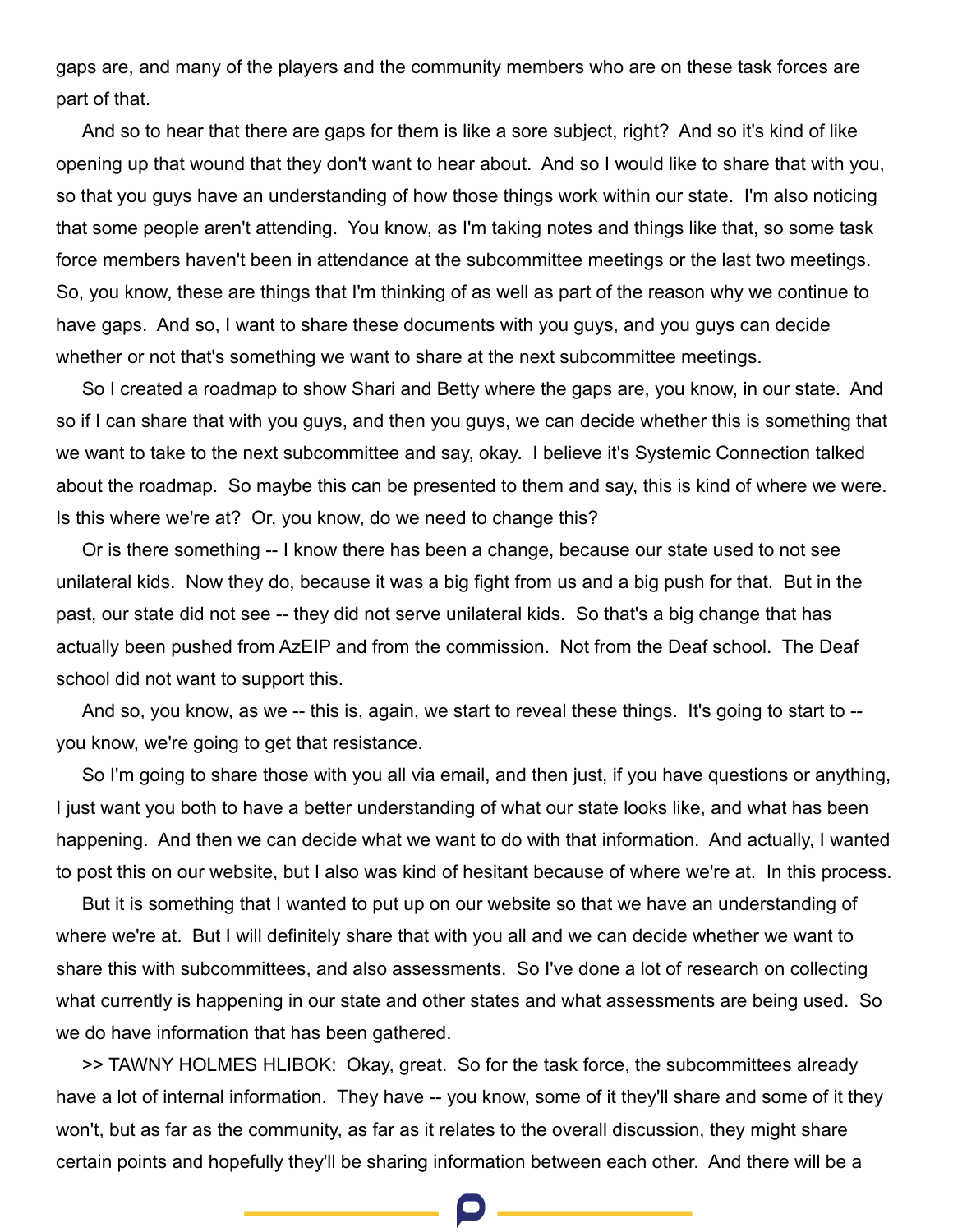basis for comparison, comparing notes.

So we're bringing that information -- trying to get by. And so where we -- what I'm hoping to really see, what we're really looking at as we look together, I don't want people to feel like it's me, it's personal, I'm not doing a good job. We're not challenging individuals. We're challenging the system.

So we have to kind of take it away from the personal level and really focus on -- that's what I'm hoping to get to, challenging the system as a whole.

>> NIKKI SOUKUP: I think it would be great if we share that roadmap that we have, we share that with the subcommittees, and so then they can add to it or they can modify or they can say this is a direct -- this is something. That might give them something to -- it could be a resource that they can use, that they can find useful.

>> TAWNY HOLMES HLIBOK: Yeah.

>> NIKKI SOUKUP: Either we could share it for the future or hold -- that's a good point, we may want to talk about that a little more.

>> TAWNY HOLMES HLIBOK: Yeah, it's important to show that ACDHH is committed to the community discussion, and engagement with the community. That's part of the process. Yeah. And it's a good idea, I think, to review the deliverables that we've had so far, if things make sense. So, the data reports is one. The percentage of Deaf and Hard of Hearing students, et cetera. And I was thinking about a few others that I've seen. I'll give you some samples of those others.

And then also, we'll see -- it's a good place to start. Those other samples, we may not go with them, but it's a good place to start. And then also, what assessments are used, the pros and cons of each assessment type. And the pros might be, it's easy to perform, or it's inexpensive, or whatever. Whatever each pro and con for each assessment would be. And then I would encourage us to find parameters for, like -- we're not looking for the least -- we're looking for what's the most often used as well.

And make some recommendations. There might be some other assessments that we're really eager to see be implemented instead. So those are the three things I think that will help us, with the information that it could kind of bring it back to making recommendations at the -- for the task force.

So we're basing it on what we see. We might just need to fix one or two things and we might have 20 things that need fixing. So we have to gather the information first.

>> NIKKI SOUKUP: You know, people are learning and as we go along. So the State of Arizona, the ASDB -- let's see, hold on. Did they use standardized assessment systems at ASDB? Or is it - or do they use something specifically for Deaf and Hard of Hearing students? Or do they use the mainstream assessment? I'm just a little bit confused, if you could clarify that.

>> SONIA SAMANIEGO: So ASDB uses a number of different assessments. Now, with the new leadership, I think they have transitioned to different assessments, because a lot of their assessments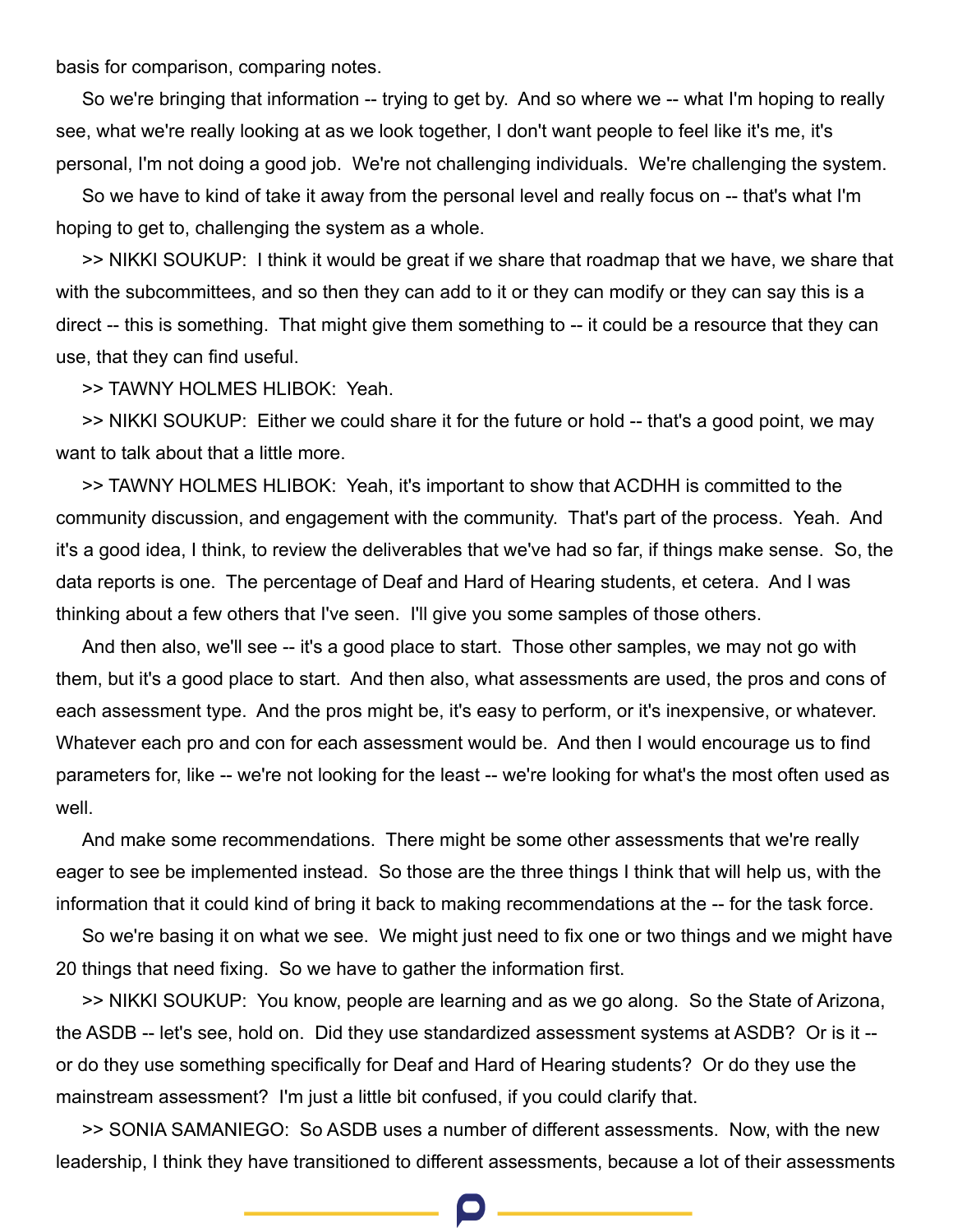before were focused on spoken language only. So like, you know, BCSL, that was not used at all. But I learned yesterday in the assessment review is they recently hired someone and that is not currently being used in the birth to 5 programs. That was not being used when I was at ASDB.

So we use the McArthur. We use the DAYC. And so those are the two that we really used for those kiddos. We also use the TASL. Again, these are all for monitoring a spoken language and things like that. McArthur can be used for a sign, but what I understand, it's not standardized for that.

>> INTERPRETER: I'm sorry, Sonia, what did you say?

>> SONIA SAMANIEGO: Sorry, I live by the base out here and a jet just flew over.

So, we used a number of different assessments, but really a lot of them were focused on the spoken language and the milestones that they were leading, we didn't really have anyone who was specialized to assess their level of ASL.

And so I don't know what's currently being used. What I learned yesterday, they are different from what I had known in the past. But Kendra's comment today was, they're still in this process of using what Colorado uses, so I'm assuming it's the McArthur. But, you know, my group is ready to jump in and find this information.

>> TAWNY HOLMES HLIBOK: Great. Assessments, when you mention those in the meeting, I remember the McArthur. Yeah, I have experience with that. Developmental vocabulary, blah blah blah. That assessment specifically for Deaf children. That was a tough time. Because you had to have spoken English. And you ask through the family input through the vocabulary and the age group, and there were other whole separate things they would do with the ASL and the child itself monitoring that, and the vocabulary was based on their first 100 words as hearing children learn them, and they spoke them.

So I don't remember exactly -- and for Deaf kids, they don't use those words, right? So it's hard to sign commonly used spoken words sometimes. Sometimes it's easier to sign certain words. Like, for younger kids when they're 2 years old. Little kids in English at 2 years old, they don't emphasize that kind of thing. It's easy to sign that. Because it's a popular sign. But it's different, also depending on what they're exposed to and the kind of language.

So there's just -- you know, talks about parents' education level, socioeconomic status, all these different things. Do they communicate well, is the family at home? There are so many factors involved. Assessments really need to be separate from language really. Other states pass the LeadK, and for public education and language, it was like -- it wasn't a successful way to keep updated, I don't know, for language development and stuff.

So really, it's just kind of tough. And so I caution people about that often. The assessments and what they're measuring. Seems like there's some good awareness.

>> NIKKI SOUKUP: You're right, though. We could keep going with the discussion, right? And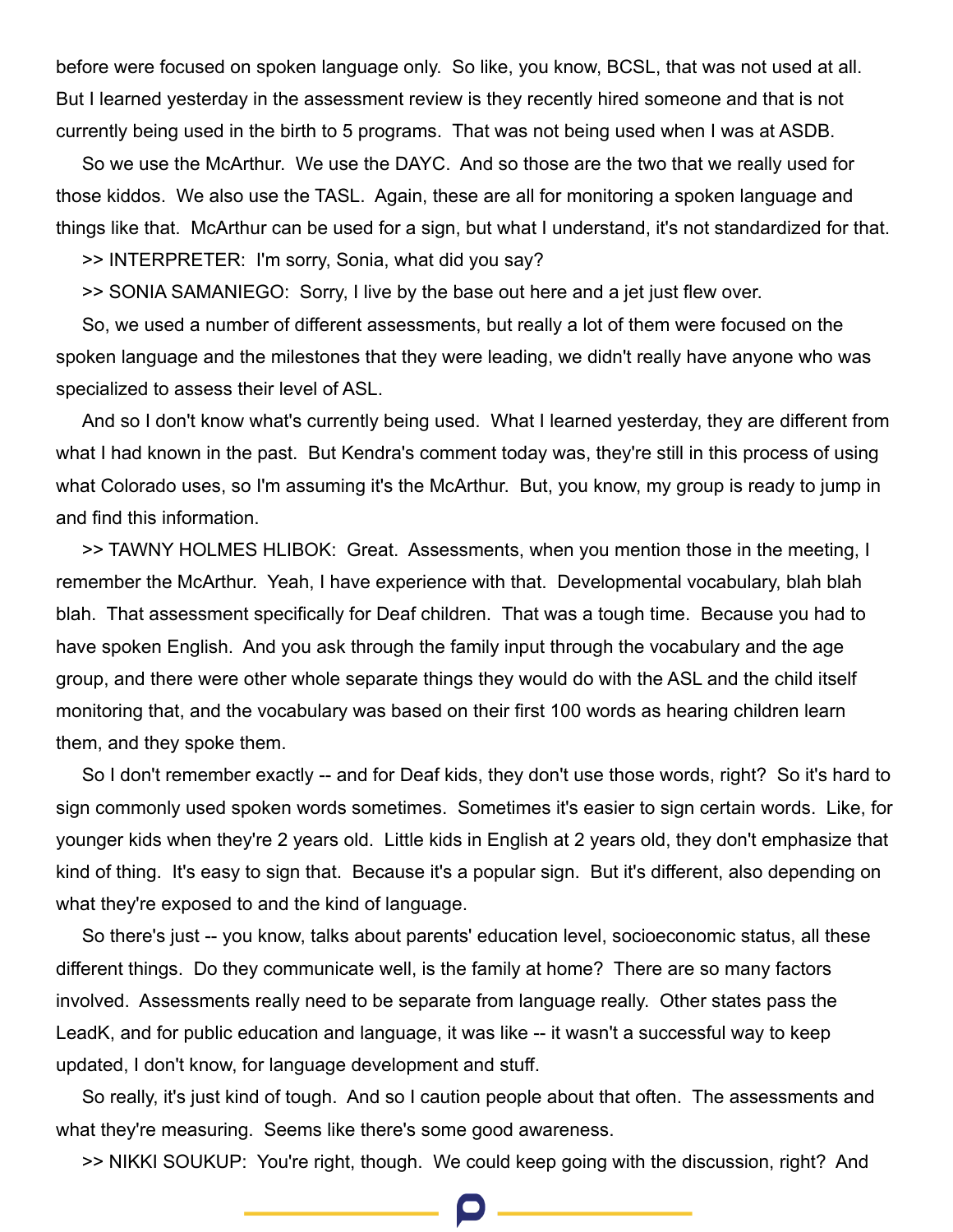there are so many factors involved, a variety of factors, environment, at some level. There's so many things involved for growth and development and development, you know?

>> TAWNY HOLMES HLIBOK: So I guess we only have a few minutes left with the interpreters. So I guess we saw some questions, like especially what's the purpose or the intention for these committees and all this. So, those are good. People are curious and that's good to know. It's good also to have a brain dump sometimes and allow people to ask their questions and talk about things.

But I do think it's good for us -- for me to give an idea of what deliverables we might be looking for. And I will send you guys out an email with a folder to share things. So I just want to say, I apologize for the conflicts last week, explaining about the 12 to 2:30 Eastern time. That was the university time. There is a big event that conflicted with the university events -- or the university events conflicted with those times.

And I had accepted to go present in two weeks before, and all of a sudden, it was like oh, okay. It was a large general community of like, are you available at this time. And I said, well, I have a commitment. And they were like, oh, but you have to do this. I didn't expect that. I was just kind of set from now on, do you think you could avoid Wednesdays. And they said, from now on, you don't need to be involved in those Wednesday things.

So I'm apologizing for that time conflict. It was the university. Hopefully now have some agreements. For language development for the community. I think it's important. I feel excited to work with you guys. I felt bad. I hope that you guys can continue to understand that we're continuing to make communication improvements and share information and things like that.

>> NIKKI SOUKUP: I would like to add to that something.

>> BECA BAILEY: Thank you. I appreciate your comment and sharing the content and the reason behind that. So hopefully that comment from here on out will go smoothly for us, and I know that you've been there. But you just mentioned some of the resistance, and people will become more engaged, and there will be some clarifying points that happen along the way.

I feel like we're doing okay, but one thing that I would like to add is to maybe resolve how we as a task force use folders, because I think for today, we put that on hold. My subcommittee already started doing a shared Google Doc, for our group anyway. So I said, well, let's wait for Tawny to let us know what she's going to do.

The second is the note taker. It seems like the notes are going to be outside that folder. But, are there going to be minutes shared in the folder, I'm not really sure about, like, what's going on there, how we're sharing stuff. I'm not really sure what we're limited to.

>> NIKKI SOUKUP: Regarding the questions, like who is providing access to like the folders. Can ACDHH allow all those specific access to all the folders, or is it just the facilitators, or maybe that's something we need to figure out with Jeremy maybe.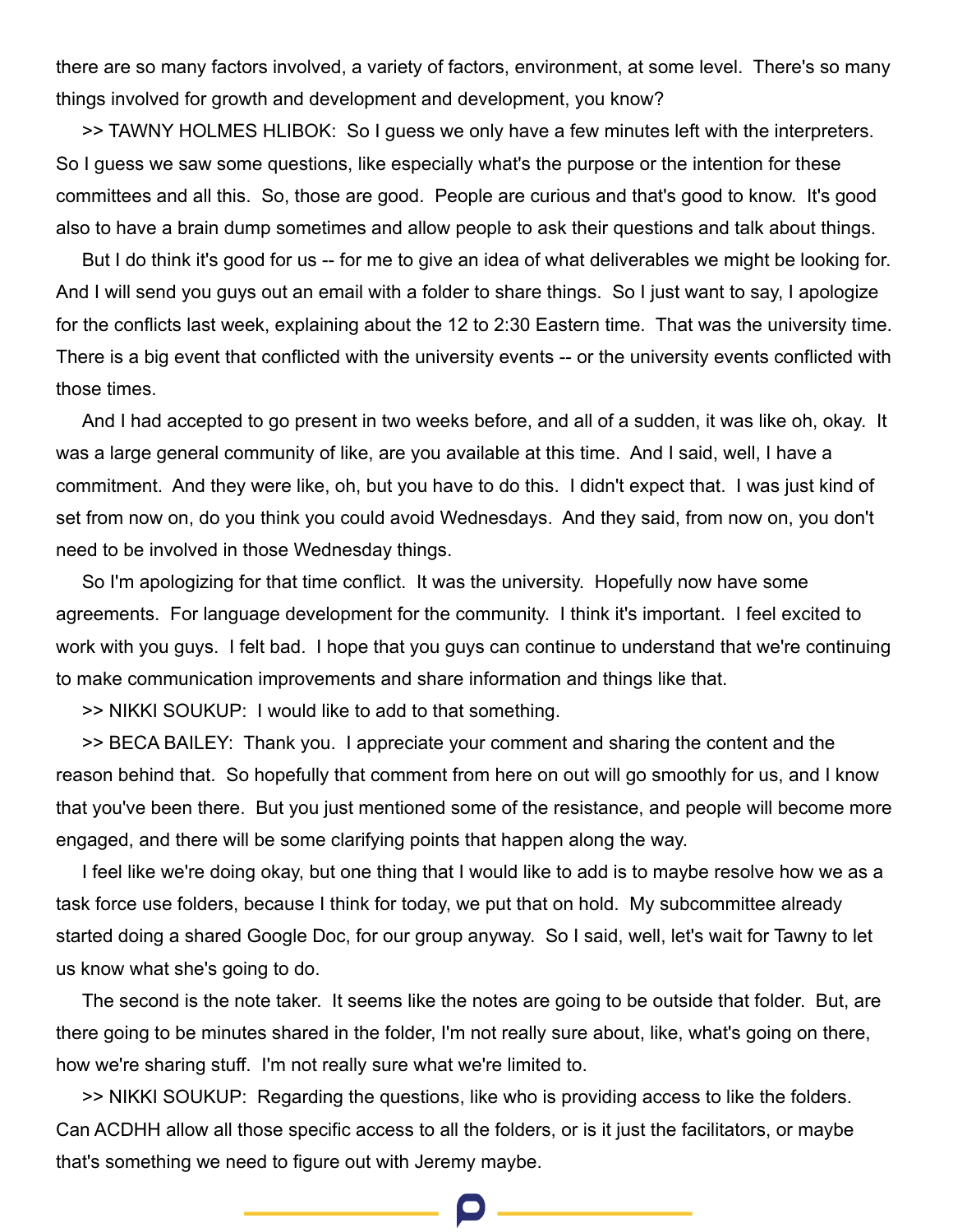Do you have any recommendations?

>> JEREMY McCOWN McCOWN: This is Jeremy.

>> SONIA SAMANIEGO: Go ahead.

>> JEREMY McCOWN McCOWN: So I just need to know --

>> NIKKI SOUKUP: Oh, you're still here, Jeremy.

>> JEREMY McCOWN McCOWN: You forgot I was here, huh?

>> NIKKI SOUKUP: I did actually.

>> JEREMY McCOWN McCOWN: No problem. So, right now, we have that folder structure that we created, that folder there. So what could happen is we can share that out with everybody that needs to have access to that, and that way everybody could keep all the files there, they're in one spot, and we don't have somebody with their own Google account having to share out, and then they leave, something happens to them, and we don't have ownership of that file.

So what I would recommend is we just -- we have one folder under the PPCEU drive on the shared drive, and it's -- you know --

>> BECA BAILEY: You said under the PPCEU. Okay, thank you.

>> JEREMY McCOWN McCOWN: Yes, we call it language acquisition, or whatever we want. And then we can share that out at that level. Or we can go even further and only managers can have that level. And then we can make lower sub folder that the participants can have access to. Does that make sense?

>> SONIA SAMANIEGO: And we already have those sub folders created. Betty had created them. So those are already in the shared drive.

>> JEREMY McCOWN McCOWN: Okay. Well then I would just need to know -- I would need to have a list, or somebody would have to go in there and actually put people in there and what level of access they want. That way there's not all the sharing back and forth. You would just give them access to that folder and they would see it in their MyDrive, or their drive shared with me when they open up Google.

>> SONIA SAMANIEGO: Yeah. And for my group, what we did yesterday is I had created the agenda, I had sent that out to everyone in a PDF form, and then once we determined who was going to be our facilitator or note-taker, then that person, I shared that with that individual, because everybody else really didn't need access. They were just sharing the information, the note-taker was putting all the information on her notes.

And if you go under the sub folder for my subcommittee, the notes are in there. That, you know, she was able to generate.

So you can see the notes there and she has that shared document as well. So it depends how you guys want to utilize that.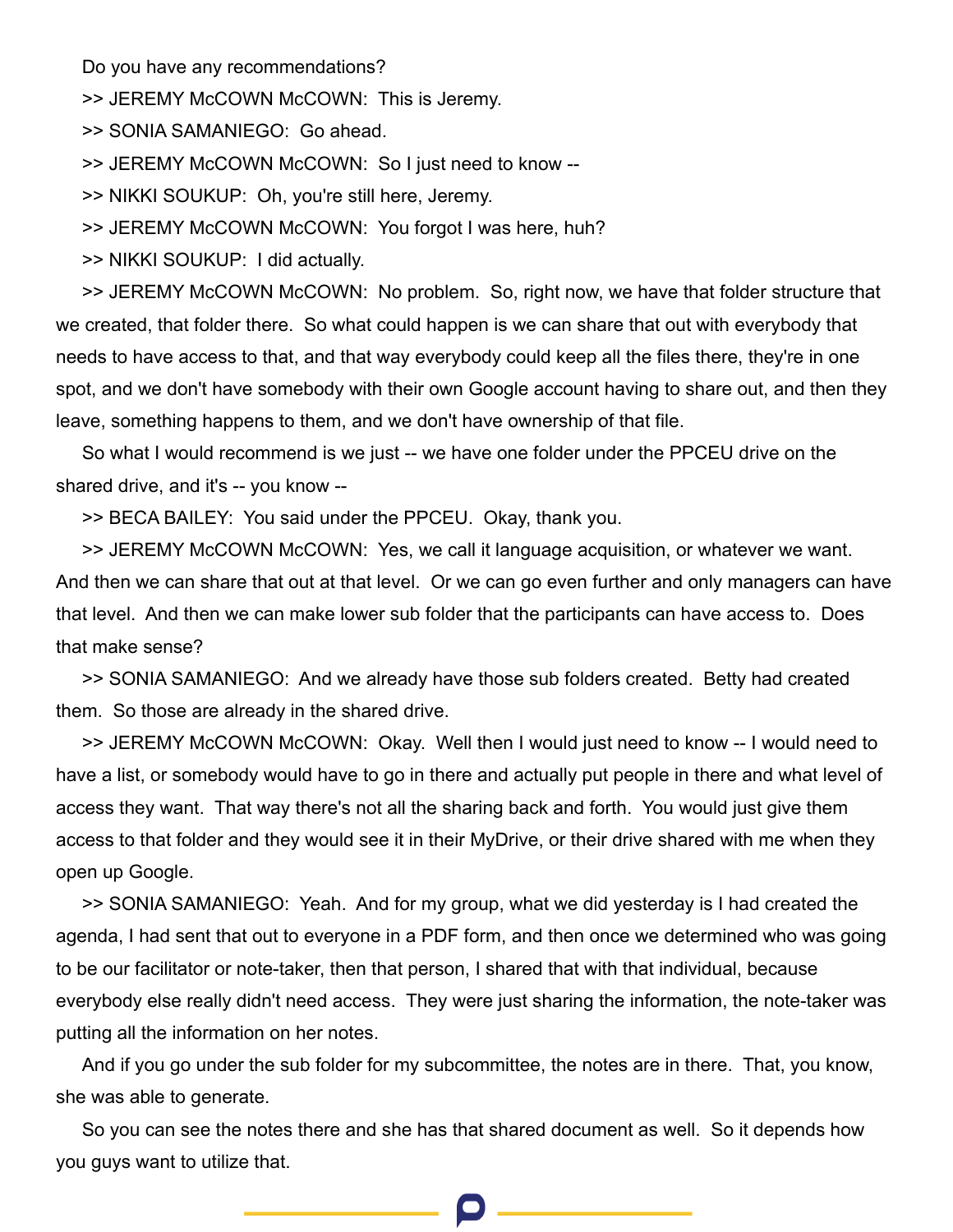>> JEREMY McCOWN McCOWN: This is Jeremy. So, what I'm -- okay. Where did you -- where are you -- we need have, let's say, one folder dedicated to this entire thing, okay? And that needs to be on the PPCEU drive. So is that folder already in existence? If so, where do I find that? I'm looking right now in the PPCEU drive, and where would I find that?

>> SONIA SAMANIEGO: Can you go under public policy, and then [indiscernible].

>> JEREMY McCOWN McCOWN: Perfect.

>> SONIA SAMANIEGO: And you'll see the different sub folders, under subcommittee meetings, there are the three sub folders.

>> JEREMY McCOWN McCOWN: Okay. So, I see that. And so what I am saying is -- let me expand this. Of course, it doesn't want to expand out. I see sub folder, subcommittee, assessments review, subcommittee on data and demographics, subcommittee on systemic actions. So if I were - subcommittee on assessments review, there's a link right there that you can actually -- when you right-click it, you can share, or you can just say [indiscernible], and everybody that's on that committee, you would share that out with them.

And then they would have access back to that folder, anything that's in that folder, they would see. And that wouldn't put them in the top of the tree, which is the SB 1092 folder. That would be more of a who wants to have total access to everything within those folders. So that might just be your managers, you know what I mean, the people who need access to all that information. Because not everybody is going to need to see everybody else's stuff.

So that's the best way to do it, is organize it out like you have, and then just share from there. And then just make sure that everybody stores their stuff in there. And when they do, then they don't have to create a document within there and then say oh, I need to share it out. And now they're just sharing something that has already been shared.

Because everybody can see that. That's best practice.

>> SONIA SAMANIEGO: Yes, and that's exactly what we were able to do yesterday with the assessments review subcommittee. Just simple as that, so that way they can, you know, access that information, just out of that folder.

>> JEREMY McCOWN McCOWN: Perfect. Sounds like you're on the right track.

>> SONIA SAMANIEGO: Thank you.

>> JEREMY McCOWN McCOWN: Does that answer your question?

>> BECA BAILEY: Yep.

>> NIKKI SOUKUP: Yep, great, thank you very much.

>> JEREMY McCOWN McCOWN: Okay, I'll go back to my fly on the wall spot.

>> BECA BAILEY: Okay, great. It looks like it's past 12:00. I know the interpreters have to leave. So, thank you, thank you. Thank you so much. All right. Thank you all. Thank you.